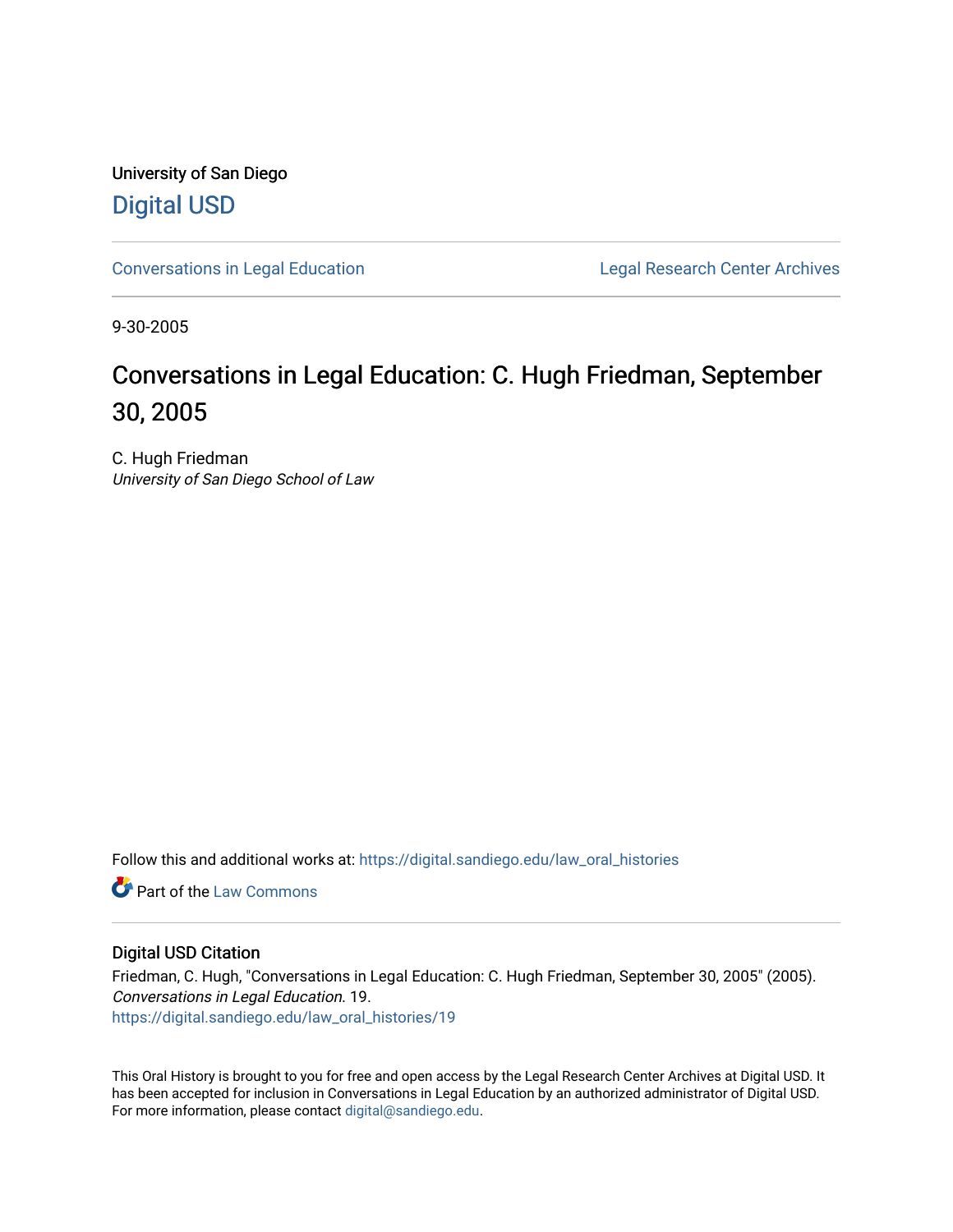

*Legal Research Center*

## CONVERSATIONS IN LEGAL EDUCATION:

ORAL HISTORIES OF THE FIRST HALF-CENTURY OF THE UNIVERSITY OF SAN DIEGO SCHOOL OF LAW

Narrator: Professor C. Hugh Friedman Interviewer: Ruth Levor Recorder: Ruth Levor Date: September 30, 2005 Accession No: OH-LRC-Friedman-2005-1a TAPE 1a: SIDE A

İ

RL: This is an interview of Professor Hugh Friedman for the project: Conversations in Legal Education: Oral Histories of the First Half-Century of the University of San Diego School of Law. The interview is being conducted by Ruth Levor at the University of San Diego School of Law Legal Research Center on September 30, 2005. This is the first session of this set of interviews. Tapes and transcripts of this interview will be archived at the University of San Diego's Copley Library.

Professor Friedman, I want to thank you so much for taking the time during your sabbatical, which is really above and beyond the call of duty, to come in to the Legal Research Center and to participate in this project of ours to try and record the history of our law school and of the luminaries of our law school, so thank you very much.

CHF: Well, it's a pleasure. Actually, a sabbatical is a good time, the best time, to do some reflection about the past.

RL: Great. Well, let's start with just a few questions about your personal background. Where did you grow up?

CHF: Well, the first ten years, I grew up in East Chicago, Indiana. It's just a little suburb of Chicago, but it's on the Indiana side of the border.

RL: What were your parents' occupations?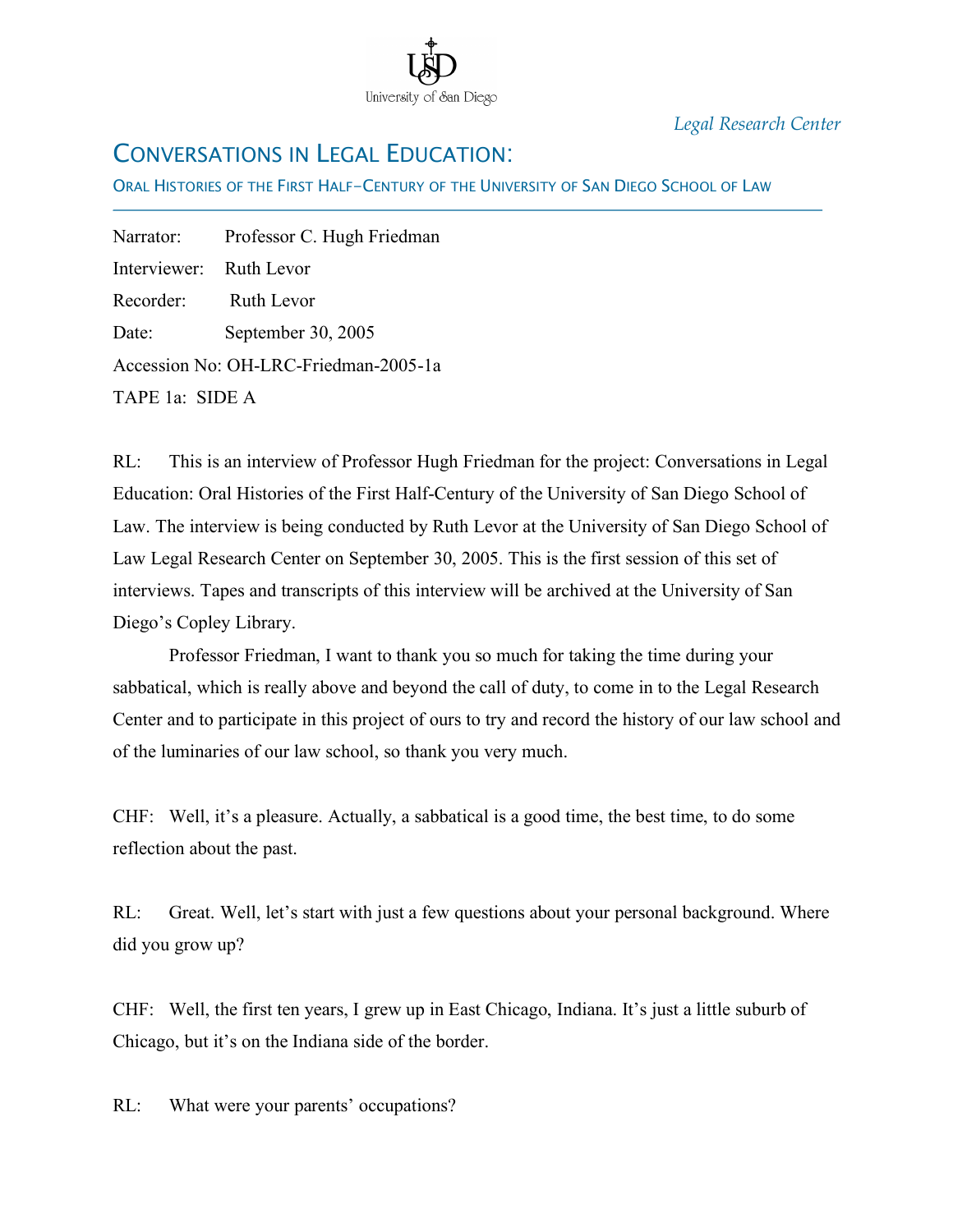CHF: My mother was a mother. I had a younger sister, two years younger, and when I was six and my sister was two—my mother was still at home caring for us—my father died. He had been a lawyer, so I grew up wanting to fill his shoes.

RL: What was her name, your mother?

CHF: Her name was Marigold, Marigold Barker.

RL: And your sister's name?

CHF: Sheila.

RL: Were your parents born in the United States?

CHF: Yes.

RL: Did they grow up in that area as well?

CHF: They both grew up in the Chicago area. My mother had, I think, although she'd been born in Chicago, her parents, my grandparents on her side, had moved to Oakland, California, early on, and she grew up in Oakland. My grandfather, her father, was a railroader, and he worked for the City of San Francisco, City of Oakland, Chicago Northwestern, Union Pacific, Southern Pacific consortium trains, the passenger trains that carried passengers between the Oakland-San Francisco Bay Area and Chicago. He was a cook, and then, he became a steward on the railroad, and he retired from the railroad, and he went into some part-time cooking in various restaurants around Oakland.

RL: Do you know if he was a union man on the railroad?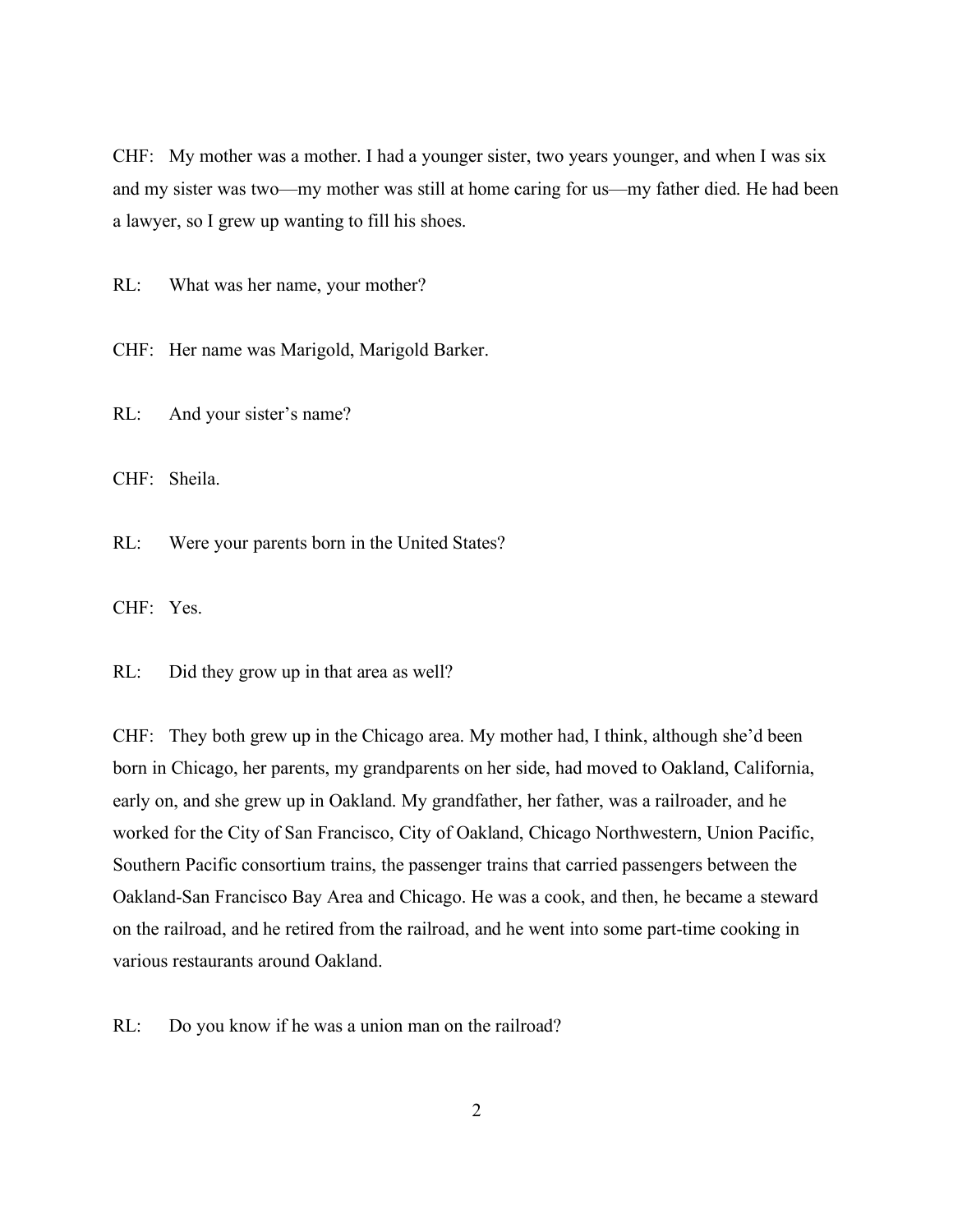CHF: Oh, yes, definitely.

RL: Was that part of your background growing up?

CHF: Well, I heard a lot about the railroad unions. They were very powerful in those days, and they were very important to such as my grandfather.

RL: Can you tell me something about your family now?

CHF: Well, my mom has long been deceased. My sister died, my younger sister, several years ago, untimely. My grandparents are gone, all sides, so I'm kind of the last in the line. I have three children. I have five grandchildren and a great-grandchild and hopefully, more to come.

RL: Wonderful. Are any of the children in the legal profession?

CHF: No, no, sadly not, and I hope it's not a reflection of my lack of enthusiasm. I've always been enthusiastic about the law, and it's been so good to me as a career, but I always wanted them to choose their own way, and I tried, probably tried too hard, not to steer. I probably should have let them know how important it was to me that one of them, at least, [laughter] follow in my footsteps, but it wasn't to be.

RL: I'm sure they're productive in their own professions, and they probably appreciate your laissez-faire approach.

CHF: Well, they're all happy, and they've all found their niche, and they're doing very well, and they're very independent and have their own families.

RL: You put an intriguing acknowledgement in your acclaimed Rutter Group corporations materials. You said: "Above all, I thank my wife with whose encouragement, but without whose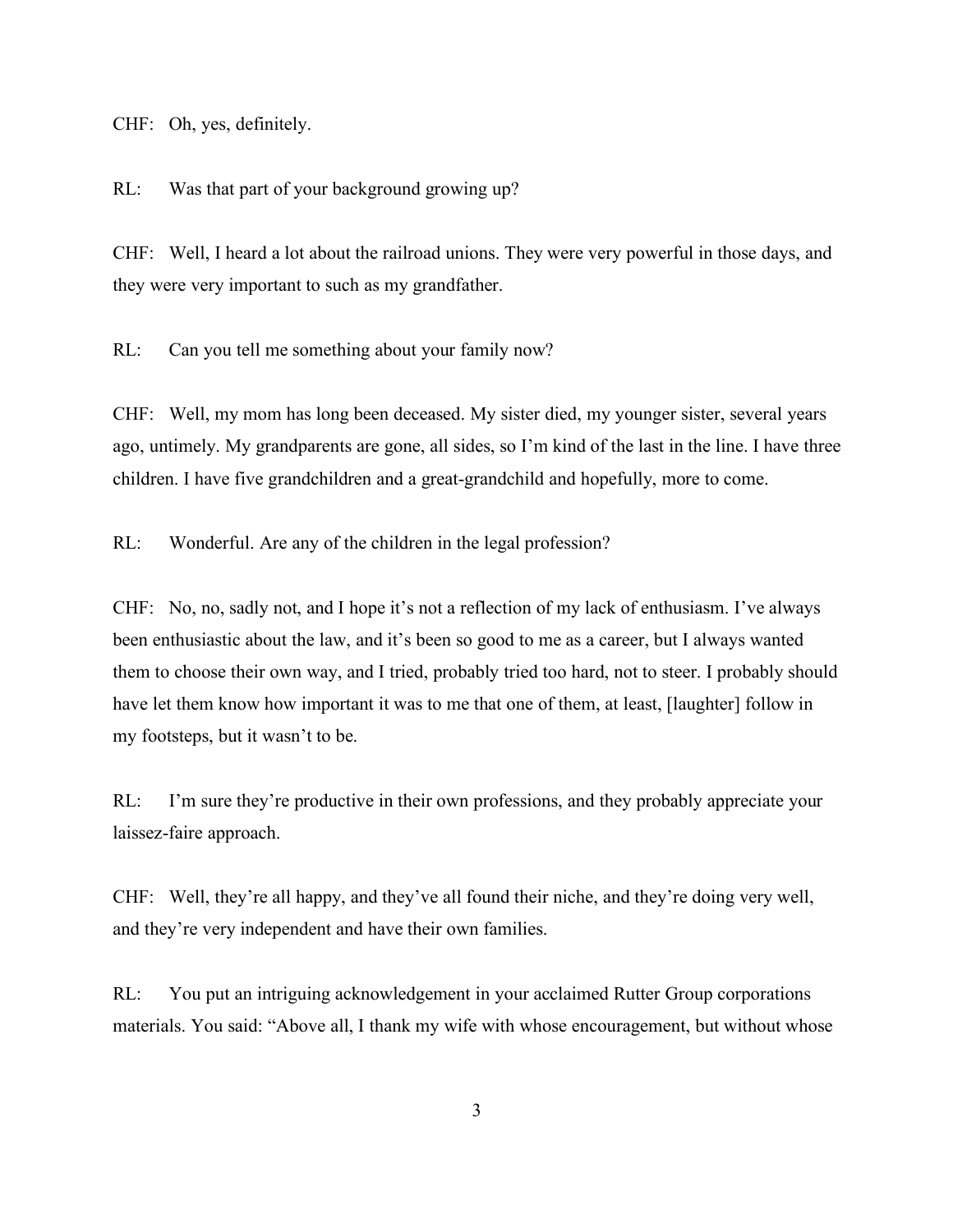help and in whose absence, this book was written," and I assume that refers to Lynn's amazing professional energy and accomplishments. Would you like to tell us something about that?

CHF: Yes, that was a little bit of my whimsy, but I did it, of course, with her full blessing. When the book was ready to come out, I was asked if I wanted to do acknowledgements, and I had several colleagues here and other colleagues in the practice and in government, Corporations Commission particularly, and tax specialists, who had given me assistance or been a sounding board for me to make sure that I was on course and had accurately summarized those areas, and so, I wanted to acknowledge them, and I thought I ought to say something about Lynn.

When I undertook this, it was when Lynn was in Sacramento, spending most of each week there in the Governor Jerry Brown cabinet. She was first chief deputy secretary of the Business and Transportation and Housing Agency—it was the mega-agency—and then became the secretary in due course, and I asked her early on if she wanted to look at any of the drafts as I was developing the treatise, the practice guide, and she said she really would prefer not to [chuckle] unless I insisted. She had enough on her plate. She was just inundated with reading all the time to keep up, and so I understood that, and so basically I didn't get the benefit of—since she's a lawyer and has great insights and instincts, I would have been benefited if I could have read some of it to her, just for style—is it understandable?—because it was designed and still is maintained as a basic guide for practitioners who have little or no experience or background. We keep getting more and more intricate and sophisticated as we go along, but it's still the goal that it's the kind of thing that should take you by the hand if you're a beginning practitioner or an experienced practitioner who doesn't do much corporate work.

In any event, so I designed this dedication. I said at the end, "Above all, I thank my wife, without whose help and in whose absence, this book was written."

Later on, I softened, and I added "with whose encouragement." [laughter]

RL: I see.

CHF: But when I first wrote it, we went off to celebrate when it went to press, or was going to press—it was in galleys—and the publisher, Bill Rutter, called me. We were in Hawaii for a few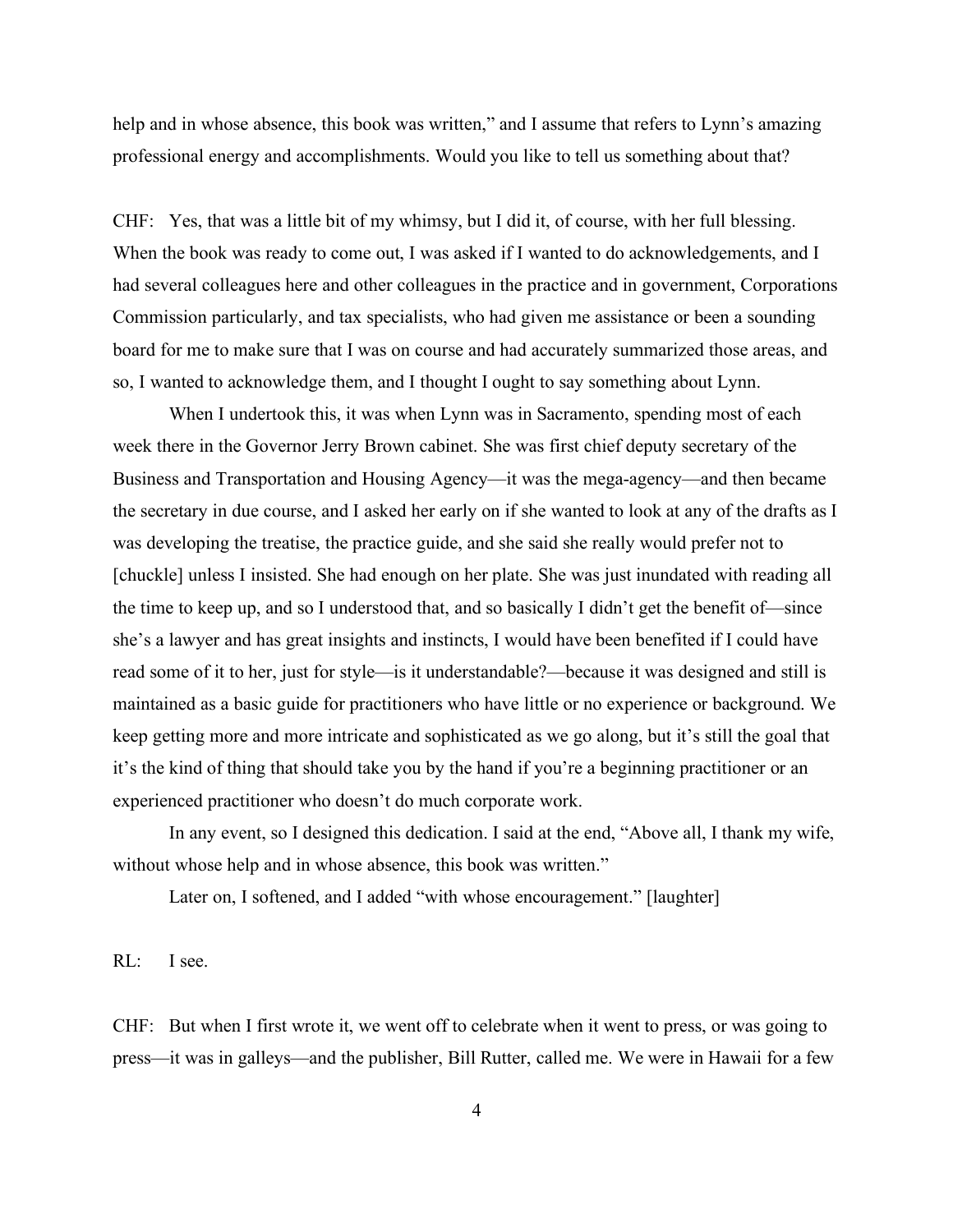days, and he called me there, I recall, and said, "Hugh, we're going to press with this, but," he said, "there's a sentence in your dedication that's got some typos in it, or there's something wrong with it, and I wanted to make sure that it got corrected before we print it."

And I said, "What's that, Bill?"

I knew, I thought I knew what he was …, and he read that sentence to me, "… without whose help and in whose absence, this book was written."

And I said, "Well, Bill, that's deliberate, and Lynn's right here if you need to have her confirm that she's okay with it."

Because he said, "Are you getting divorced? Is this going to cause a problem here?" [Laughter] I said, "No."

But it's interesting how few people read that sort of thing. I mean, in all these years, the book's been out and come out each year as a new edition—same dedication, except with the addition of "with whose encouragement," and I think I've only had about five or six eyebrows raised, I mean people who've commented, in all that time.

RL: Well, librarians do read these things, but it didn't really raise my eyebrows. I took it as, in a way, very proud of your wife and her high profile.

CHF: Yes, well, you knew of her, but others who would read that cold, especially without "with whose encouragement," might think that it's kind of a slap, and that worried me a little, I mean, unless they knew how active she in her own right had been pursuing her career.

RL: Well, as I told you before we starting taping, she was one of the first luminaries that I was introduced to when I came here, and so I've known all along how much in the public eye she is.

Before we follow up on talking about your work with publishing and your work with teaching, I also wanted to bring up the fact that you have an unusual avocation for a law professor, and that is jazz clarinet. I wanted to just have you tell us how that came about.

CHF: My mother wanted, I think most parents in those days I've ever encountered, wanted to make sure their children were exposed to music. Usually, the path was get them a piano teacher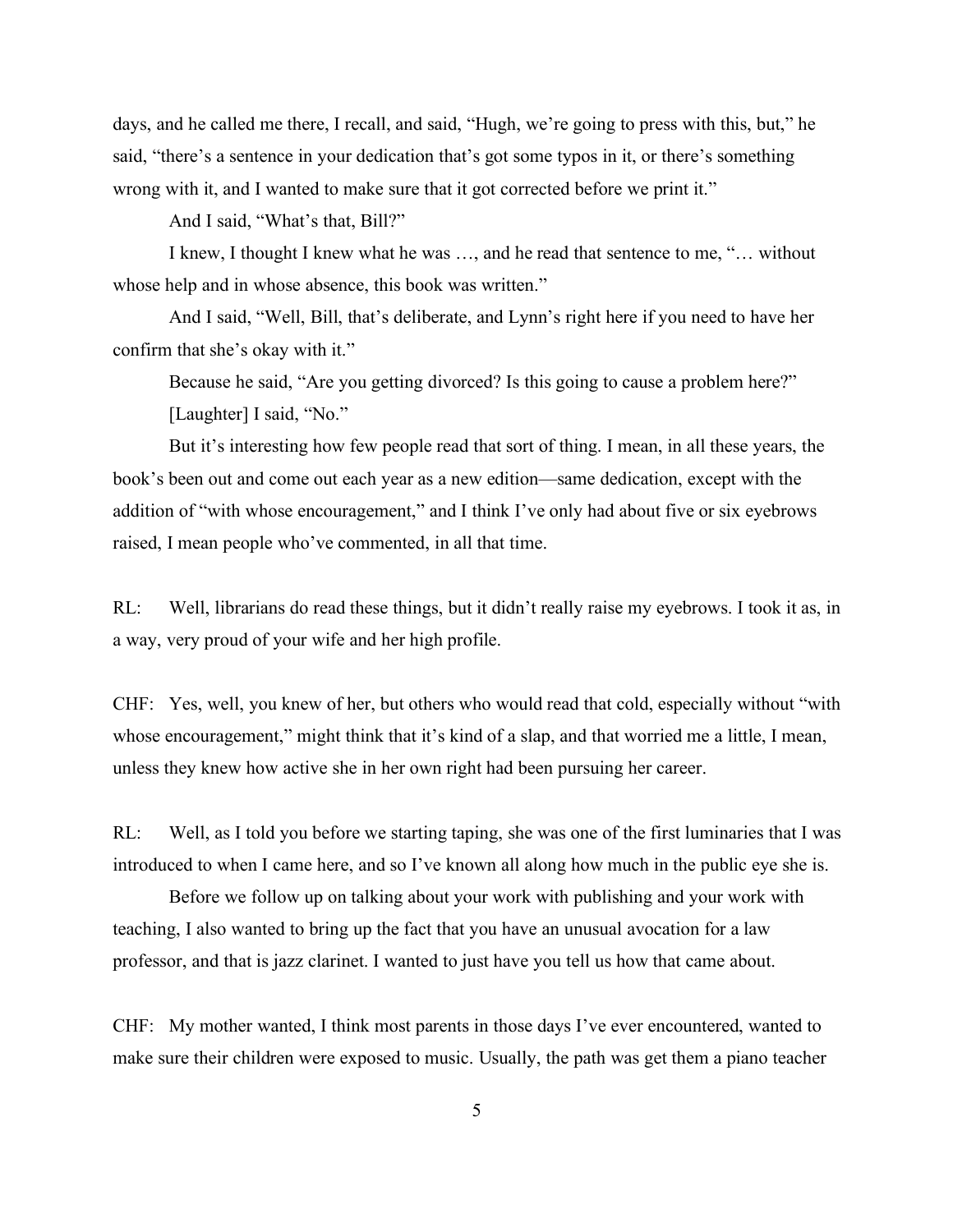and see how they do, and I had a piano teacher at about age seven, seven or so, and I remember going to little recitals and playing piano, and I got to the point where I had some proficiency, I suppose. I could play the Minute Waltz in slightly under one minute, things like that, and a number of recitals, and my grandparents being very thrilled. My mother by then was working my dad died when I was six—so she had to go to work, and she worked full-time as a secretary in East Chicago, but my grandparents were kind of the …, they were at home, at least my grandmother was. My grandfather was on the railroad back and forth. His long layover was in Oakland, and he had a shorter one in Chicago.

But I didn't like the piano. I mean, I guess I just didn't enjoy it. I remember when I was about ten or eleven—by then, we had moved to Oakland, California, to live with my grandparents. I remember going to the movies on a Saturday. They used to have matinees where they had double features and they gave prizes, like drawings, like a bicycle, and things like that, and they also had, every now and then, a big band that would come live and play. They'd come up between the movies, up out of the theater pit, the orchestra pit, on a riser.

I remember seeing Artie Shaw and his band. I mean, I was star-struck. This guy was standing up there so cool. I don't know if that word was used then, but he was a cool cat, and he was playing the clarinet. I went home, and to make a long story short, I think I must have bargained with my mother, "Can I give up piano?"

She'd always said, "Oh, yes, if you pick another instrument," because my piano teacher, I think churning for more work or not to lose the job, had said I had talent musically, I had a good ear, so she [my mother] said, "I'm insisting you stay with music, Hugh, but if there's some other instrument you'd prefer …"

And I said, "Well, I'd like to play the clarinet."

I had never played one. I didn't have one, but I thought that would be fun to …, I'd like to look like Artie Shaw. So we rented a clarinet—they had one in the school I was in, the elementary school or whatever—and I got a little metal, well, I called it a tin, but it wasn't, it was a little metal clarinet, all one piece, and I loved it. I squeaked—my poor grandmother had to listen to me—but I thought I was just plain great, and I practiced and practiced, and I loved it.

So in a couple of years, I was fairly proficient, and I went on to Piedmont High School, and they had an orchestra, a band. I played in the band. By the time I got to be a junior in high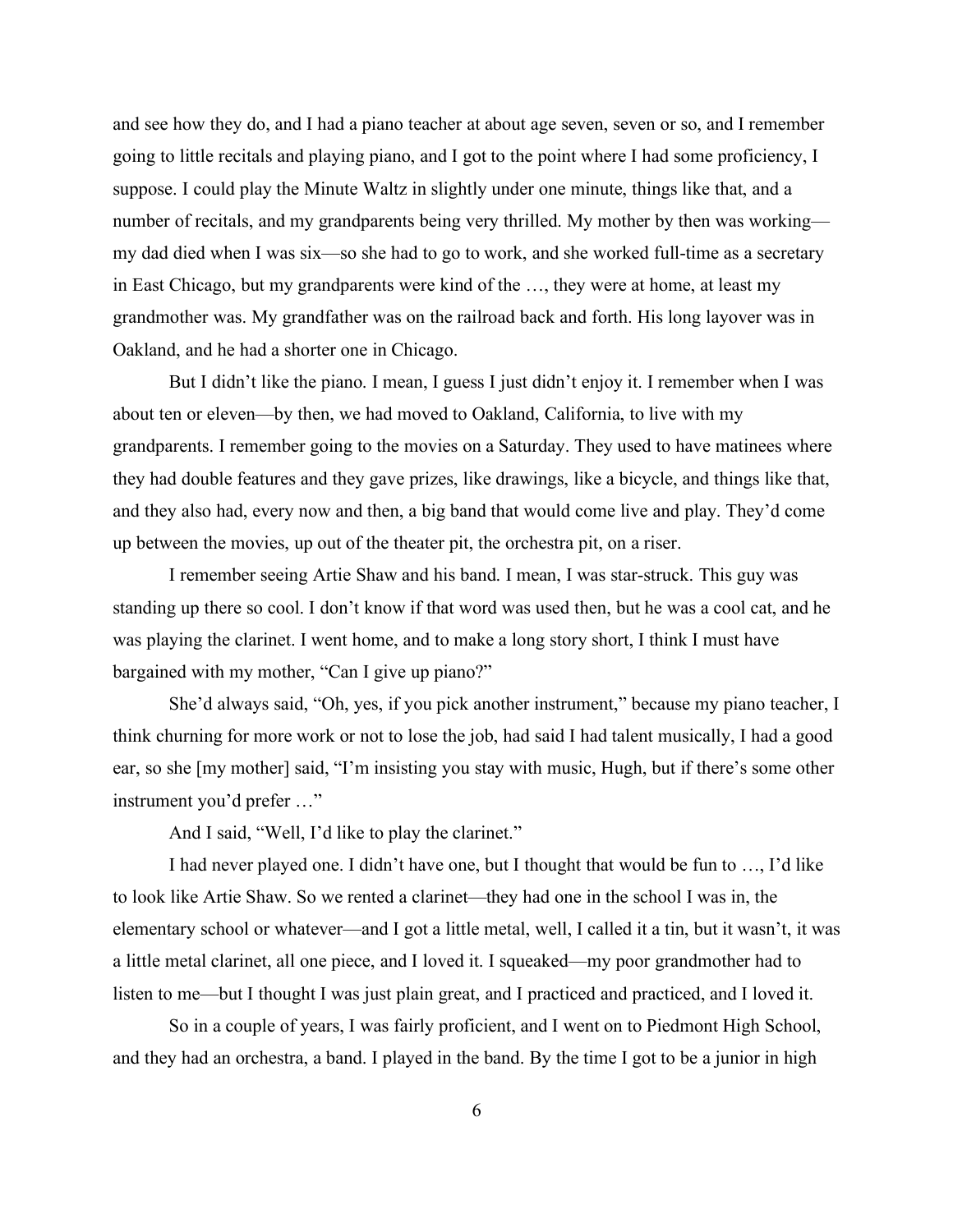school, I had a little jazz group, kind of the equivalent of what today the kids do with their guitars and speakers and electronics, and we played for some of the school events. We had assemblies where there were talent shows, and we won some of that.

I joined the union, Musicians' Union, Local Six, San Francisco, because I had a couple of calls from musicians who said they'd heard about me and wanted to know if I'd like to play here and there. I was playing at age sixteen and seventeen, I'm sure it was illegal, in little night clubs around where the Alameda County Fair was during the summer, playing at night. My mother let me do it. She trusted me. I remember I got eight dollars a night for playing, plus my share of tips, in a little trio. There was a married couple, who were adults, and they were the drums and piano, and they hired me to be the front guy.

So anyway, I loved the clarinet. I stayed with it. I played summers and eventually had jobs down in Santa Cruz on weekends and other places, resorts, and when I went to college at Yale, I played in New York and around, and I loved it. As a matter of fact, in my second year at Yale—I was an English major, and I was heading still to a career in law, as my father had had cut short his—I began to think more about music. Mel Powell, who was a great jazz pianist with Benny Goodman, had come to the Yale music school and joined the faculty and was offering classes in jazz and modern music, and I heard him lecture, and I thought, "Geez, I ought to at least shift from a French minor, if not my English major, into music."

And I called my mother—in those days, no cell phones. Calls were expensive, and I was fully on scholarship, so I didn't have any real discretionary spending money to speak of, except what I could pick up playing in gigs we called them, and I did play at the women's colleges. In those days, it was men's and women's colleges all over, so the only way they could get together was have dances and parties where they had music. Now, I don't know that there's that much pressure or need to … In any event, I called her, and she said, "No, don't do that, Hugh, don't. You should go through with your plan of being a lawyer, but don't ..."

Music can be an avocation, as you put it, and it has been. It's been a wonderful one. I played through law school. I continued to play for the first couple years out of law school, when I was first practicing law, and I still play. It's a joy. It's an outlet. It's a release, and when you're playing, and I'm sure—I've talked to many musicians, classical and otherwise, jazz and popular, and to a person, they say the same thing—when you're performing or even practicing, your mind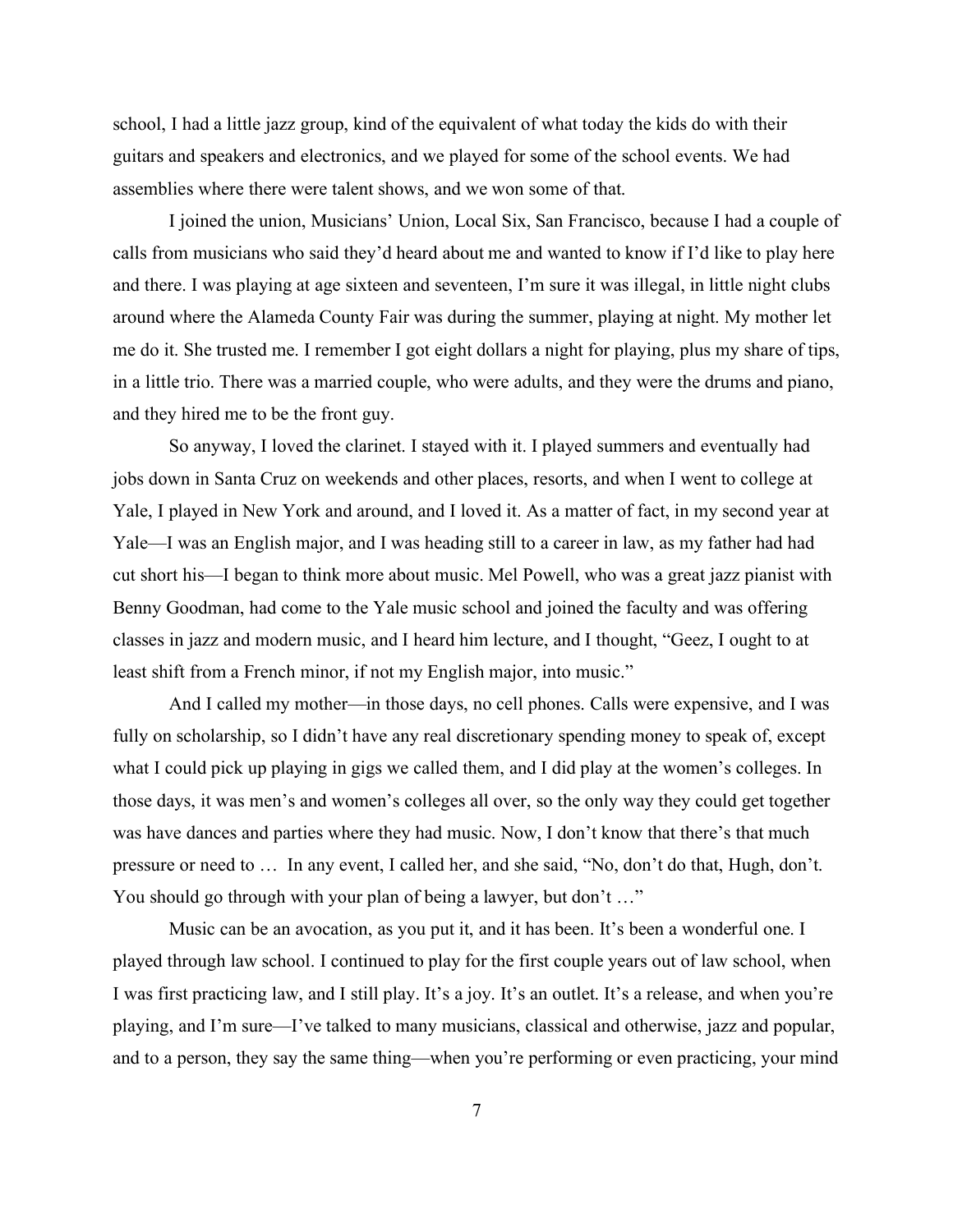is pure. All of the worries, the cares, the concerns, whatever else that you're thinking about when you're driving or when you're doing other things, it all flees; it's forced out, like toothpaste out of a tube of toothpaste. When you're playing, it's only the music, You're concentrating on what comes next, listening to what you're doing and what others are doing. It's wonderful.

RL: I think that I've heard you play with a group of lawyer musicians, is that correct?

CHF: When I came to San Diego, after my first two years out of law school, which were spent with the attorney general, California attorney general—Pat Brown was the attorney general before he became governor—in San Francisco, and as I said, I played a fair amount at nights. Then, when I came to San Diego, I didn't have any connections musically, but pretty quickly, I identified some musicians who were lawyers, one of whom is George Lefebvre, who was an early, early graduate when we were part-time, just evening, and he became a senior attorney for Convair, and he went to Egypt for General Dynamics and had a good career in law and contract work and is retired, but he played trumpet, and he was well connected to the music business here. His older brother, Gary Lefebvre, is still playing. He's a fabulous tenor sax man, played with the big bands, very musical family, and his sister actually played organ and piano in a number of the finest restaurants around Mission Bay and San Diego on a regular basis.

In any event, he introduced me around, and we got the idea of forming a lawyers' band to play for some of the upcoming lawyers' events. The lawyers' wives put on parties and dances, and so we became kind of the official, unofficial musical aggregation, and we even played for some of the bar conventions and so forth. It was fun, but sadly, most of those guys have passed away, and the music has changed. Now, I believe there are some lawyers in the Bar Association who play for similar kinds of things, and they play, you know, rock and roll, and they play mostly guitars and all highly amplified, but that's just reflecting the change in the music world.

RL: Did you play also here with professional musicians who were not lawyers?

CHF: Oh, yeah, yeah. When I got here early on, I was doing an awful lot of—I lived in Point Loma then and was practicing downtown full-time, but when I started teaching here, it was at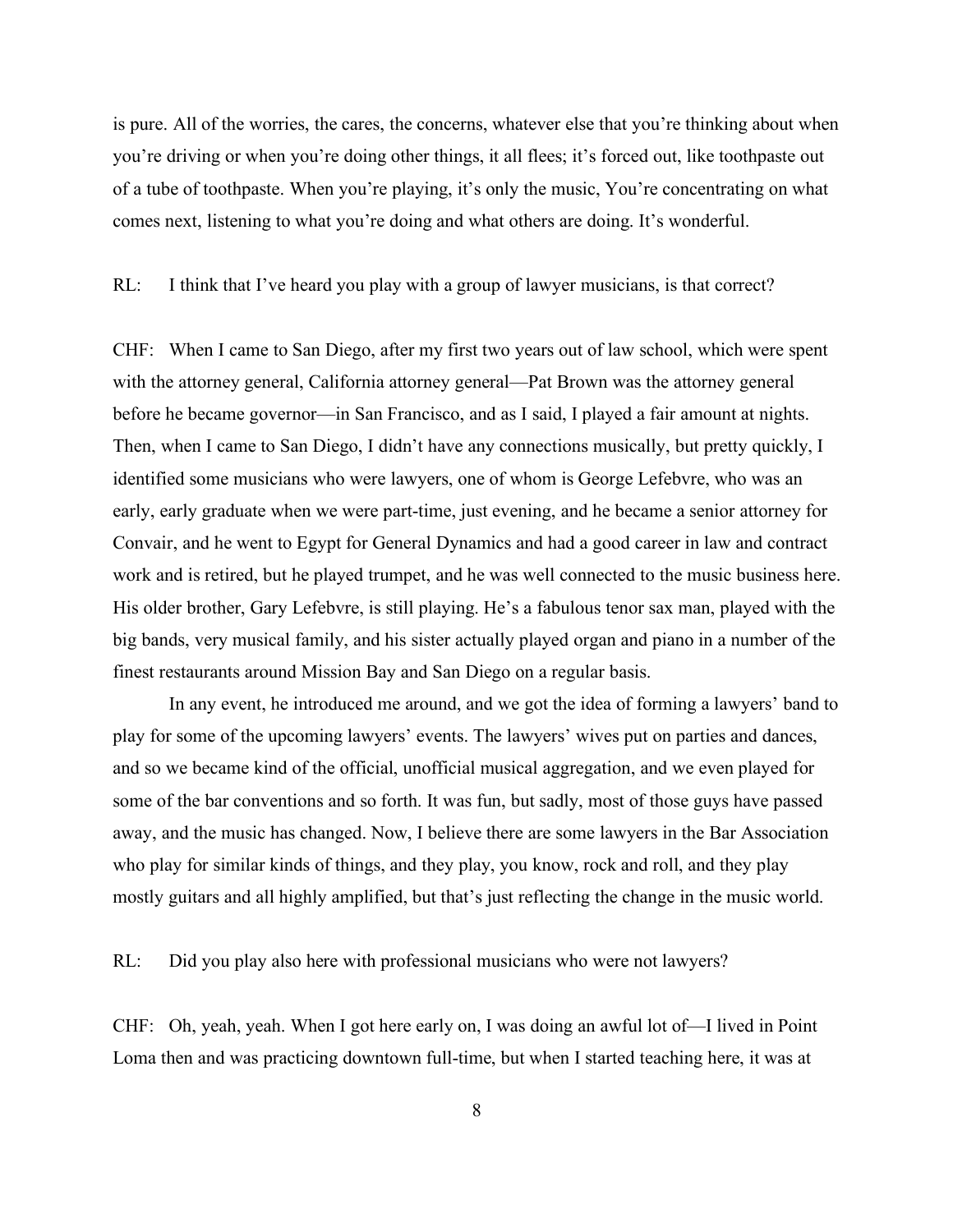night; that was what we had. It was a wholly part-time faculty, classes all at night, and I found that I was driving back and forth between my home and the campus here to teach, especially driving home. I'd come from downtown, but I'd go home by way of Midway, and I kept seeing what is now the Body Shop or some such conglomerate of, I don't know, it's not porn, but it's that sort of erotica, but in those days, that was the Honey Bucket, and it was a Dixieland jazz venue, and I became acquainted with the musicians there, who were being hired by an Orange County exploiter, who owned it and was paying them peanuts, and was not doing well as a business.

So they, this group came to me. I used to go in there and have a beer on the way home or something. I'd sometimes take some of the students in there. I got acquainted with the musicians. I'd sit in with them, and then, they said they wanted to buy the place from the owner and negotiated a buy. I helped them put it together, and they did. They owned it and operated it as a musician-owned club for a couple years, but they drank all the profits [laughter], they and their friends. You know how that goes, "C'mon down! We have a club."

Every one of them was an owner, the musicians, and so they lost a lot of money, and it folded. Then, it became …

RL: … what it is now.

CHF: That's the way the world changed.

RL: Right. What are some of the names of those musicians, do you remember?

CHF: Well, yes, I do. John Best is one of them. Johnny was a legend. He died here a couple of years ago, but he was one of the great trumpet players of the big band era. He played with Artie Shaw. He recorded "Stardust" and some of those solos. He did "What's New?" with Bob Crosby. He played with the Bob Crosby Bobcats—fine, fine guy, trumpet player.

I became his lawyer as well. In those days, I was practicing, and so I did some legal work for a lot of those fellows. He was rather fun to play music with as well.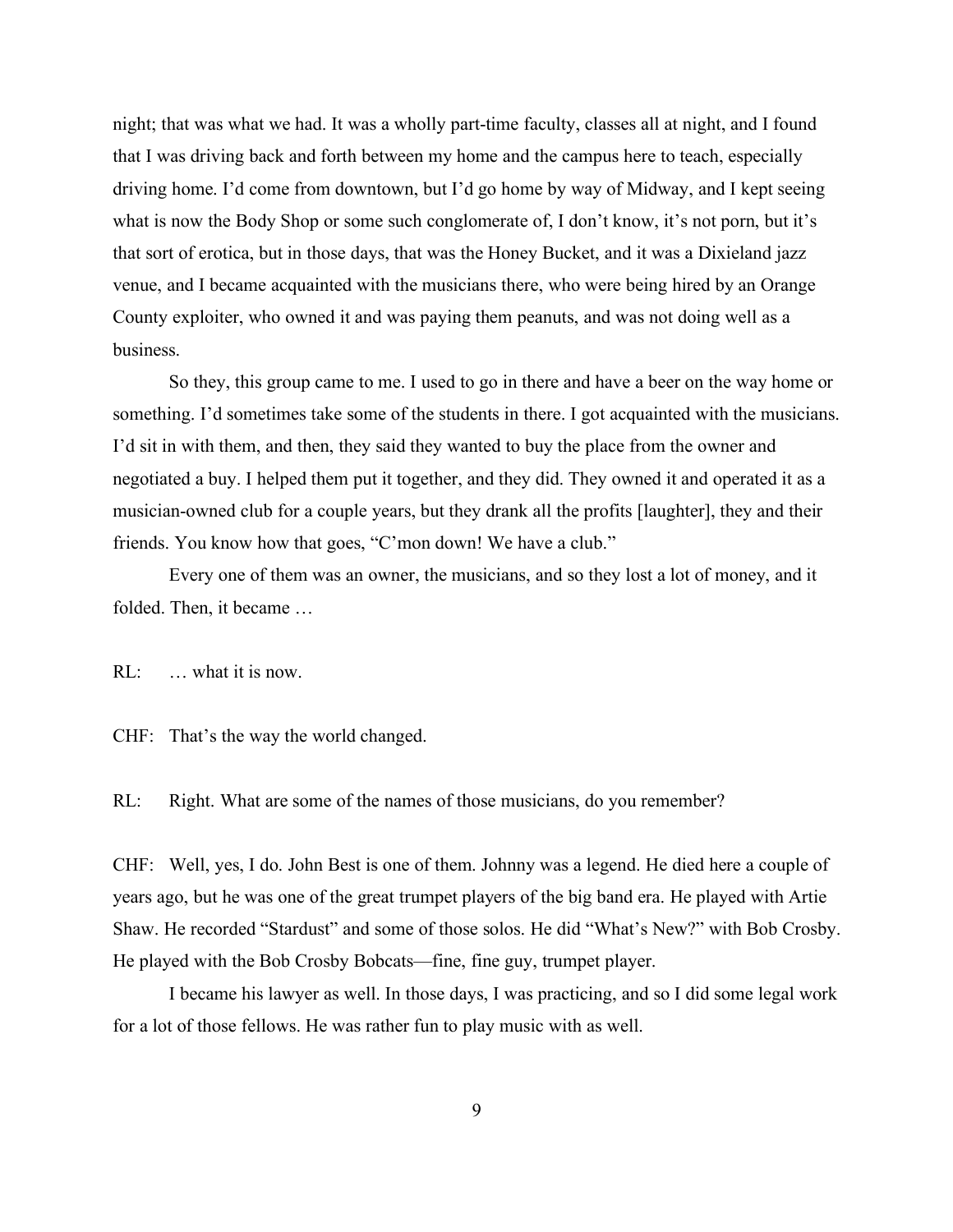The only other one who's still alive is Bob McKeown, who played clarinet and saxophone, still does. He has had the band with …, well, he took it over from Bart Hazlitt, who was the leader of the Hazlitt Dixies, Bart Hazlitt. Bart had a music store on Morena Boulevard, where there's now a light store, selling light bulbs, but it was right next to the Musicians' Union. In those days, he started that, built that building with his partner, and they had a music store gave lessons, sold instruments, repaired instruments, sold music. He was the founder and leader of the Dixie Hasslers, that played at the Honey Bucket and other places. He also had the Charger band. He led the San Diego Charger band, the marching band during football.

I was able, because I was involved with the San Diego Twenty-second District Agricultural Association, the Fair Board, to get his band to play during the fair. They're the band that always played at the entrance, right after you came through the gates at the County Fair, for those who attended it. They would play upbeat jazz and Dixieland in the mornings. He had that job every year at the fair for thirty-five years or maybe forty years now. He just passed away.

I did get to know a lot of them, and through them, every now and then, the musicians would come into town for a special event or something. I know Pete Fountain played with us, they came through, Al Hirt. That was the style then. That was the kind of jazz that was being played. Now, at the same time, there was, you know, Charlie Parker and progressive jazz, very much more cerebral, cool jazz. I mean, Dixieland is fun, and you get your passions out, and you growl, and you talk, and you know, everybody'd scream and cheer. The club scene was changing into more progressive. Everybody was very cool, very cerebral, I mean, incredibly challenging, stimulating intellectually to listen to the way the music was shaping and changing, and very difficult. It required much more schooling than I had had in music

And then, rock and roll came along, and I was out of work [laughter]. Clarinet is not good, and it wasn't until Buddy DeFranco and Eddie Daniels and a few of the great clarinetists were able to revive …, and they were doing it in the cool jazz, modern jazz way. It wasn't swing, but I grew up with swing, Benny Goodman, Artie Shaw, and the Dixieland guys. That was my era.

RL: I wanted to hear about that before we got down into the grim, serious business of law.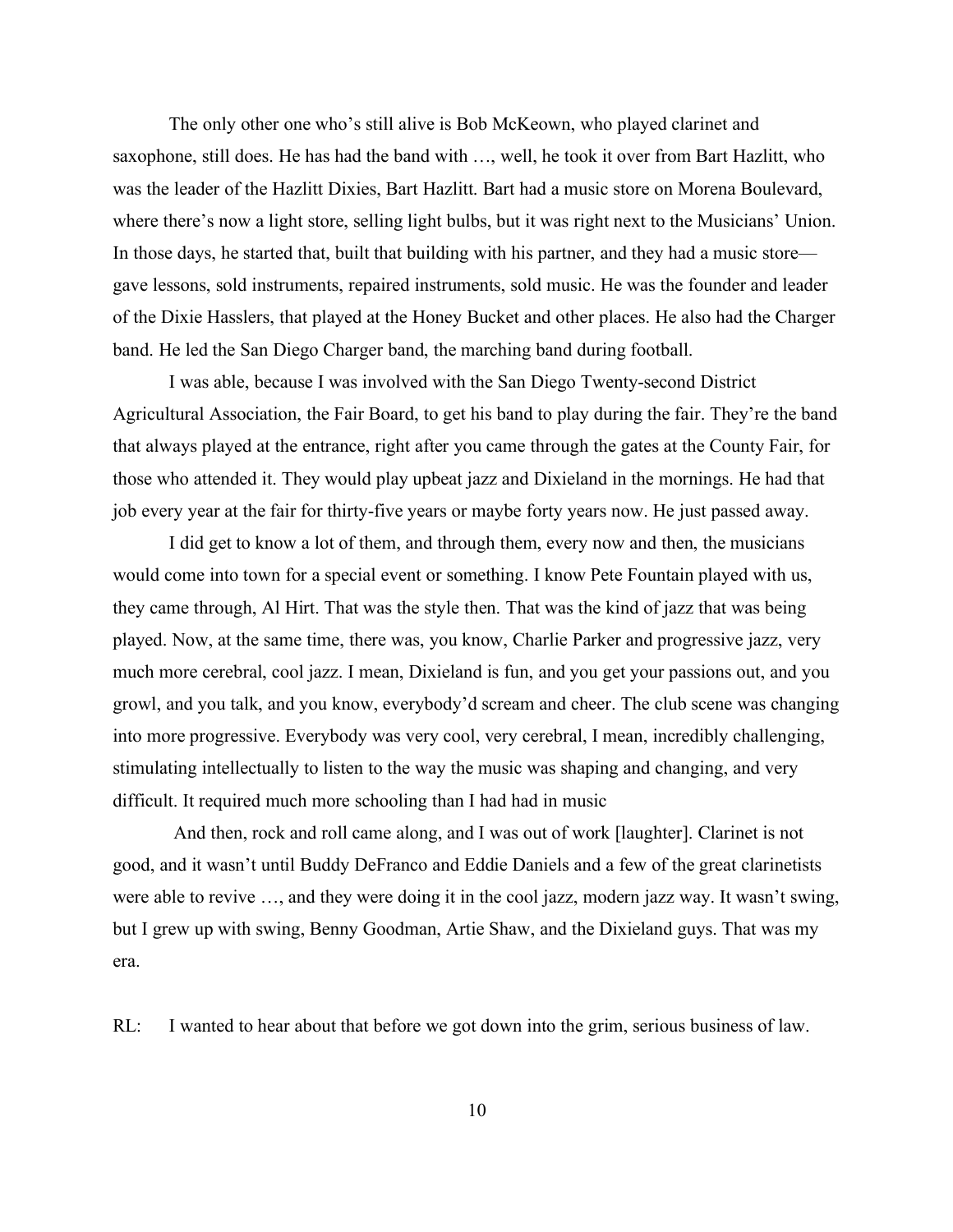CHF: Yes, sure, but here at the faculty over the years, occasionally, especially when Kristine Strachan was dean, she loved this sort of music, and she would ask me if I'd put together a little group, which I was happy to do as a courtesy, I mean certainly not for, for fun, not for pay, for the faculty. She'd have faculty dinners and other events. In fact, when they honored me on my fortieth, …

RL: That's what I remember.

CHF: … I arranged for the guys that I was then playing with—these are some of those that I've now done my CD with, and I still play with regularly. I call them the Septuagenarians—I'm the youngest in the group. So they played that night, but there have been other occasions, and Theresa has asked me if I'd like to play sometimes. We've had faculty events, you know, over here at the Degheri Center, but if I play, which I love doing, then I can't socialize, and these kind of start of the academic year events, I'd rather spend time meeting some of the newer faculty and being able to chat. If I start playing, I get immersed in it, so I opt out.

RL: Well, let's give your CD a plug.

CHF: Well, we don't sell it. The band actually, the leader sells it. They sell it for about cost, what it costs, but it's vanity, a vanity production, and I had a bunch of them I bought, and I hand them out to friends and family and people who I think will enjoy it.

RL: What did you folks call it?

CHF: Well, the first one came about this way. I was having a seventieth birthday come up, and my kids were driving my wife crazy. What could they get Dad, who appears to have everything? And I said to her, "You know, I've always wanted to know what I sound like, really sound like, as others hear it."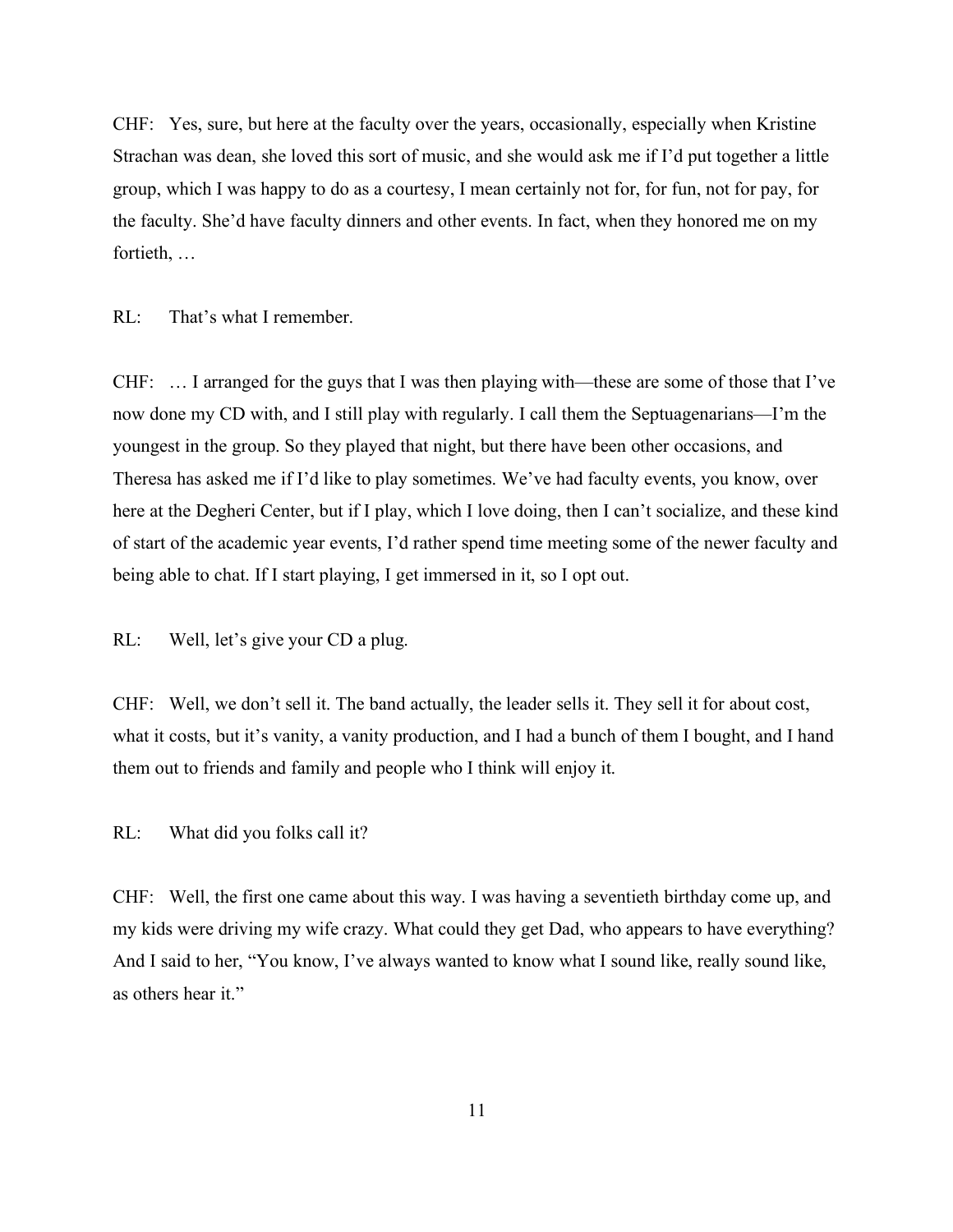When you play a horn or anything else, it's like when you talk on the phone or record your outgoing message. It doesn't sound like you. I mean, you say to yourself, "Is that what I sound like? That doesn't sound like what I sound like to myself."

Well, the same thing with music, if anything more, because clarinet, it rolls around the sound, and it comes out your ears, and what you're hearing is quite different potentially than what others are hearing. So I said, "I'd like to go to a studio, a good, qualified recording studio, and have a record made of how I sound, play some of my favorite tunes, get some of my favorite musicians, and maybe do a little rehearsing." (I'm sorry, my eyes are watering, one eye.)

They said, "Let's do that."

My oldest son, who's into tech stuff, arranged for it, and the group was willing to do it, and we rehearsed some tunes that I picked, and we spent two half-days in the recording studio recording this CD. Then we did some mixing. We called it, let's see, what did we call it? Hmmm.

The second one we did, just a year ago, is called "'Swonderful." That's the lead song. But I think the first one, I think it's just "Hugh Friedman and Friends," or something like that.. My wife had a big party for me down in the desert and invited friends and family and had a CD to give as one of the amenities in each room.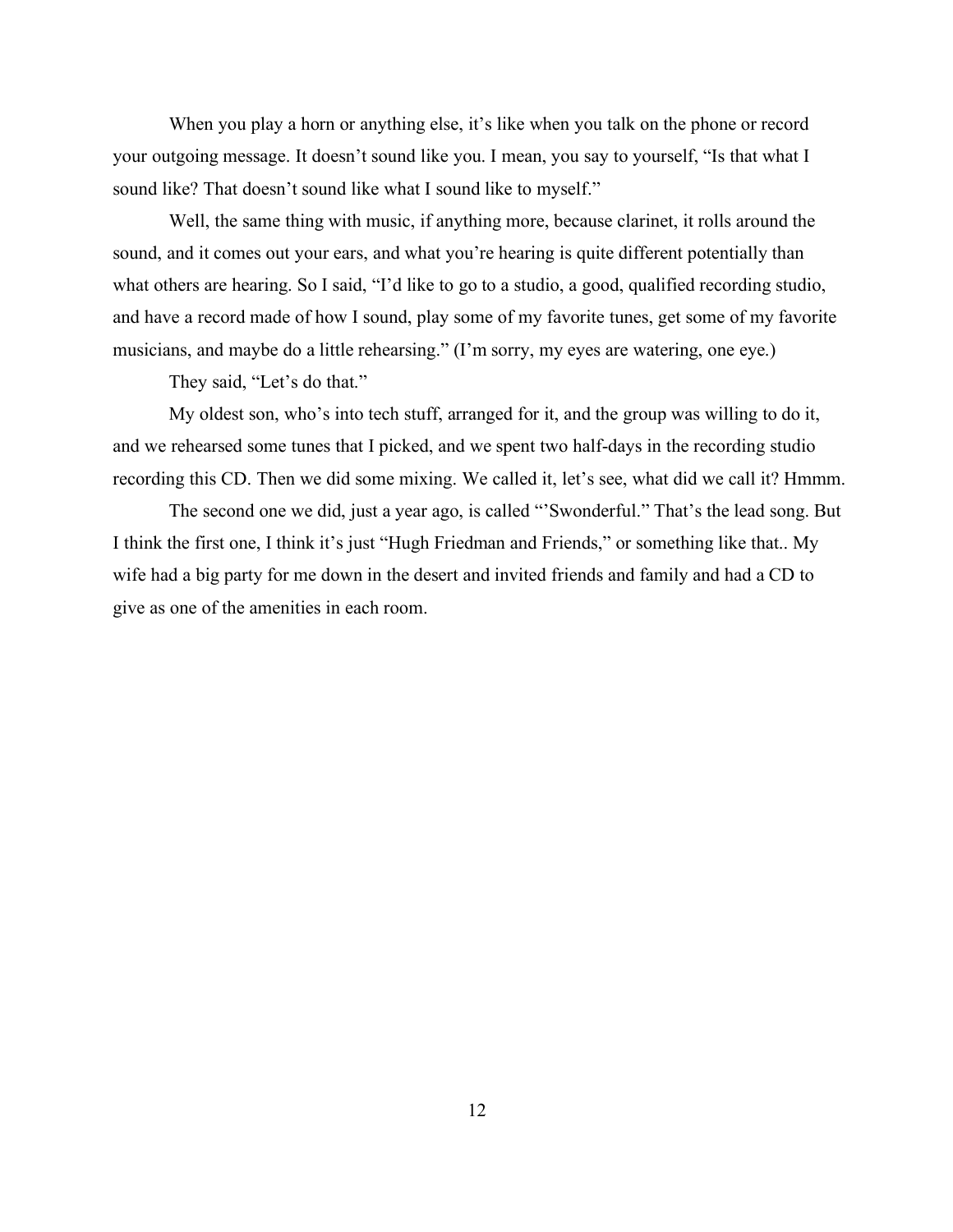

*Legal Research Center*

### CONVERSATIONS IN LEGAL EDUCATION:

ORAL HISTORIES OF THE FIRST HALF-CENTURY OF THE UNIVERSITY OF SAN DIEGO SCHOOL OF LAW

Narrator: Professor C. Hugh Friedman Interviewer: Ruth Levor Recorder: Ruth Levor Date: September 30, 2005 Accession No: OH-LRC-Friedman-2005-1a TAPE 1a: SIDE B

İ

CHF: The first run of those CDs was just enough to cover that weekend event for my birthday, as we gave as part of the amenities in the gift package, but then we did a longer run of them, and they didn't focus so much on me and my birthday, that is, the packaging—same CD, same music—and that, the fellows, on of them, came up with the name of "Been There, Done That," and it was the RB Swingtet; it's for Rancho Bernardo Swingtet.

The group that I've been playing with for now ten years or so are all from Rancho Bernardo, except for myself, and they're all retired engineers or something comparable. The drummer is the leader, and he was a chemical engineer executive with a number of big firms. They're almost all from the East, too, but they've retired out here after some years in Rancho Bernardo. The vibist, vibraphone player, is a structural engineer, retired, and for a while was president of a major, highly regarded, well-known real estate firm here in La Jolla. The piano player is an electrical engineer from Chicago, and his first cousin was Helen Ward, who was a great jazz singer with Benny Goodman and other big bands in the thirties, forties, fifties. The bass player is a Brit; he was an airline pilot when he retired for British Airways. He was flying the big seven forty-sevens across the Atlantic, and he plays bass.

That's basically the group. We sometimes augment with a guitar player.

RL: Do you get together on a regular basis still?

CHF: Well, we don't have a regular schedule to get together, but we do have a monthly concert we give, the second Monday of each month at the Rancho Bernardo Library that's very well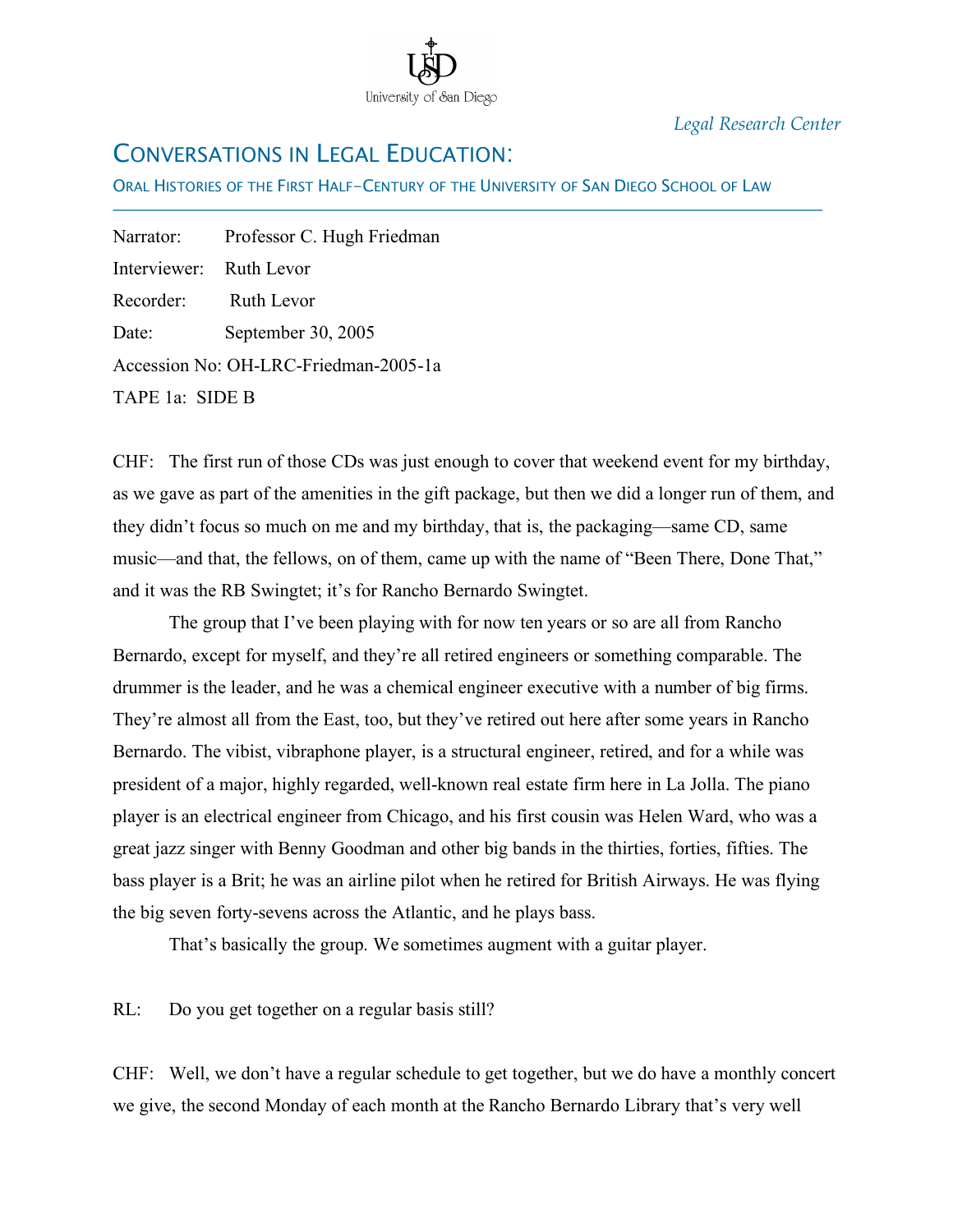attended. It's become sort of family. These are all again oldsters by and large, retired people, from various retirement communities, and they're bussed in, some of them are brought by vans from some of their respective retirement facilities. But it's open to the public, and it holds two hundred, two hundred fifty people in the room there, and we've been doing that for eight, ten years now. We do that as a public service. Most of where we play is free, but the group will play for private parties, weddings, birthdays, anniversaries, and does so, and they play maybe sometimes twice on New Year's.

I don't—I made a commitment to Lynn, my wife, some years ago that she wouldn't be a band widow very much, certainly not on big holidays, and so I can't play, I don't play with them very often on weekends, when it's the only time really that people want, or most of them want, to have a band.

We rehearse—the week before the—we play a number of these retirement homes, they do, regularly, again, for free, and I'll go and sit in with them when I can. Sometimes it interferes with teaching or with student appointments or whatever else I have, because they're usually around three to four in the afternoon, and they're always out in North County, so I have to fight that traffic, but it's worth it if I can get away.

RL: Well, that's wonderful, and I'm glad we've chatted about that. It's hard to go back to the law after all of that …

CHF: Yes!

RL: ... but let's do that, too. I was just wondering, do you know much about what your father's practice was?

CHF: It was a general civil practice. He apparently was extremely, extremely bright, and he set academic records that have never been surpassed. I visited the University of Illinois at Champaign in the law school, and he's still on the books [laughter], in the record books.

RL: What was his name?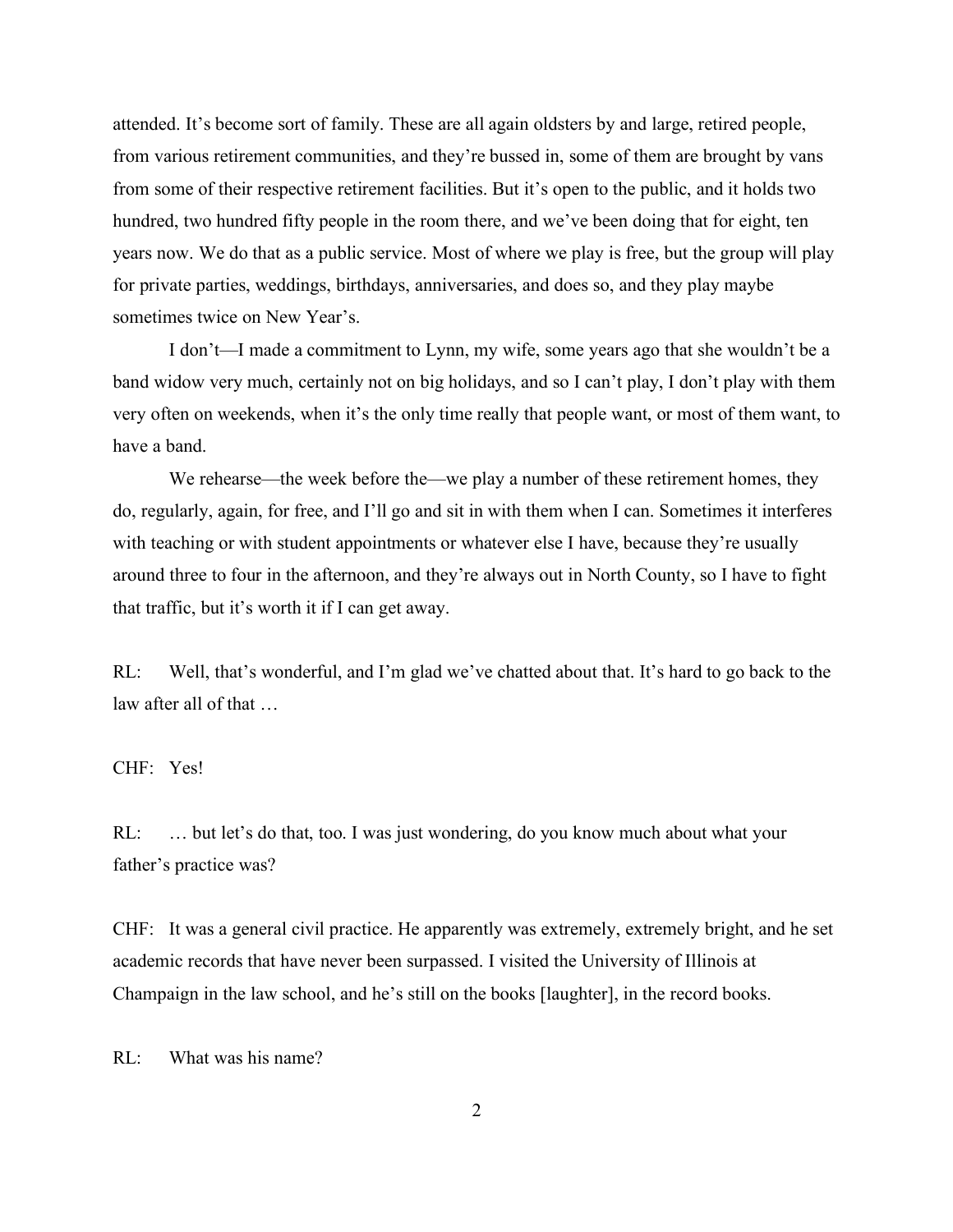CHF: Casil Harold. My first name is Casil, C-A-S-I-L—Casil Harold, and I'm Casil Hugh. He graduated, I think in twenty-eight or twenty-nine, and he'd been offered all kinds of jobs in the Chicago area with major firms, but he wanted to settle into a small town practice. He was ill then, and he may have known that he wasn't going to live a long life, and he wanted to spend it with a wife and get some children, and so he settled in East Chicago, which is not exactly the garden spot of Indiana, let alone of anywhere else.

RL: Is that steel mill country?

CHF: Well, Gary is right next door, exactly. It's a bedroom community of Gary. You go through Calumet City to get to Chicago from East Chicago, and if you go the other way, you hit Gary, and then you go to Hammond, you know, around the lake.

So he practiced a general practice.

RL: In addition to this memory and inspiration of your father, were there any others who inspired you or mentored you towards going to law school in your early life?

CHF: No, no, that was the only lodestar for me was the memory. I was programmed to become a lawyer [laughter] and be what my father had had cut short, and that was fine with me. I mean, it gave me a …, when kids were struggling, what are they going to be when you grow up, I could say, "I'm going to be a lawyer" like my father had been.

It was very easy, but I must say, when I was at Stanford, toward the end of my first year facing my first finals, some of which finals were on subjects I had had several months before, because we had a first semester couple of courses, no finals until everything in June at the end of the year. But anyway, that really worried me, because I had to prepare stuff that I hadn't even thought about, and I remember going into finals saying, "You know, this is going to tell it. I mean, am I really cut out for this? I don't really know much about the law. I don't know much about what a lawyer does."

3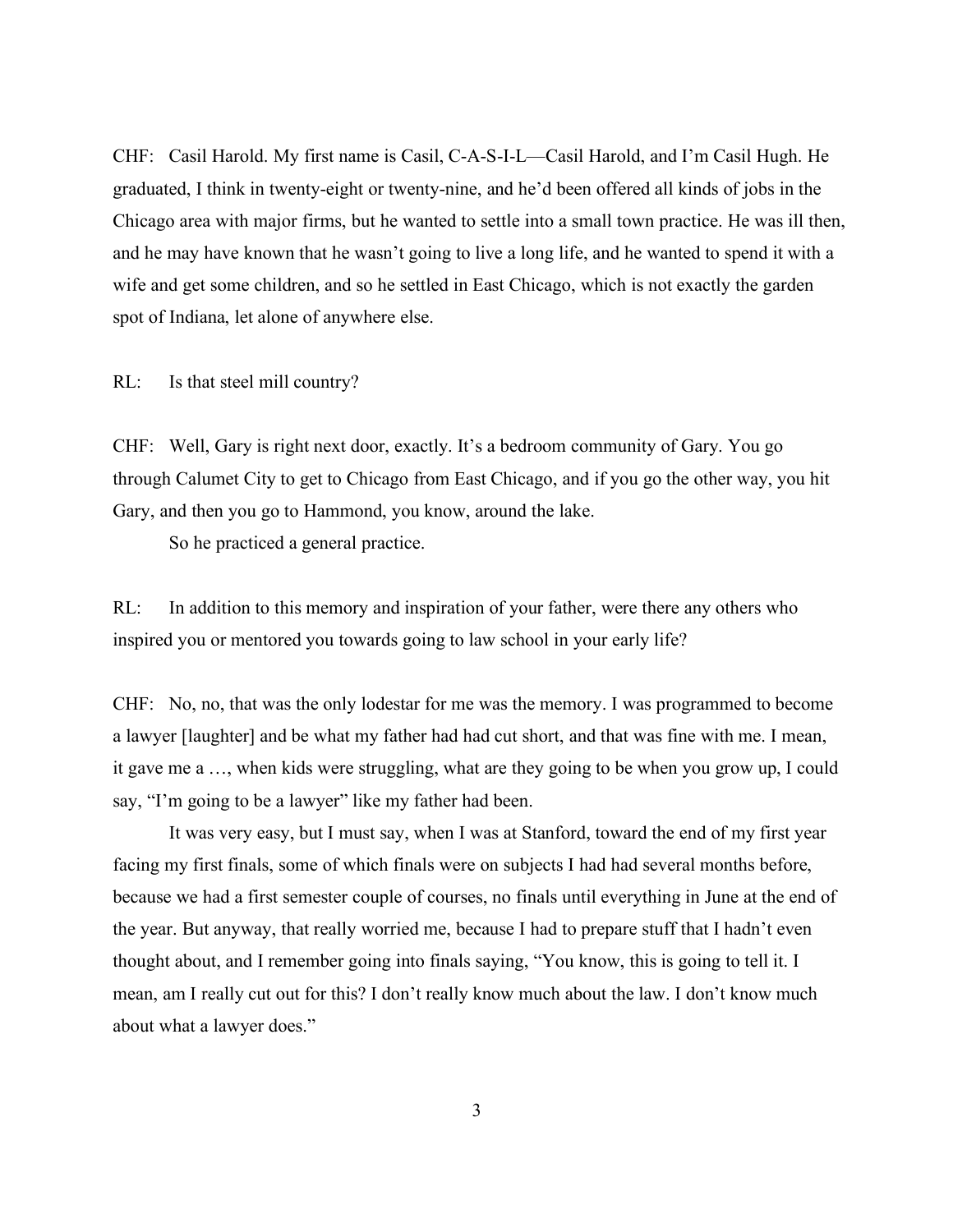I used to go around summers, when I had time and wasn't working, which usually was rare, to the courthouse in Alameda County, and I'd walk into the courtrooms and see if I could get a feel for what …, but this was trial work and litigation, and it was kind of …, some was very boring, and others was quite exciting, but I had a feeling that that wasn't what lawyers did all the time [laughter]. Even in law school later on, Mel Belli was in San Francisco, and he was trying cases on the Peninsula, a mental park in Redwood City.

#### RL: Who was this?

CHF: Melvin Belli, and so I remember getting acquainted with him by sort of skulking around the courtroom when he was trying a case.

But no, I really had no mentors. I asked my mom if she would introduce me to the attorney or one of the attorneys for the East Bay Municipal Utility District. She worked for the general manager. She was his secretary. She'd worked her way into a very good job, and she did arrange that, and he was very nice, but he was a corporate attorney, and a utility attorney, and he really couldn't tell me much about what law practice was.

So I virtually went into law school and came out of law school without any real notion of what a lawyer did. In those days, they didn't have clinics, so I opted to take a job with the attorney general's office. The California attorney general's office had a very aggressive new recruiting program to get top graduates. Pat Brown had instituted that as the attorney general then, and I thought that would be a nice neutral perch. I was near the top of my class, so they extended me a nice offer. It paid as much or a little bit more than the beginning salaries of young associates in law firms around the state, and I thought, you know, "This way I'm not going to be tainted. I'll get a bird's-eye view of government and how it works, and I'll be dealing with private lawyers who have matters, various civil matters, criminal matters."

I wasn't sure what I wanted to do. I thought I wanted to be a trial lawyer because that's all I had seen, and it kind of looked glamorous. Part of me is a ham, so I like to act out, but after two years, I had sort of just willy-nilly been put into representing the Corporation Commissioner and some of the business departments of state government who didn't have very many, or any, of their own lawyers in those days, their own legal staff, and the attorney general's office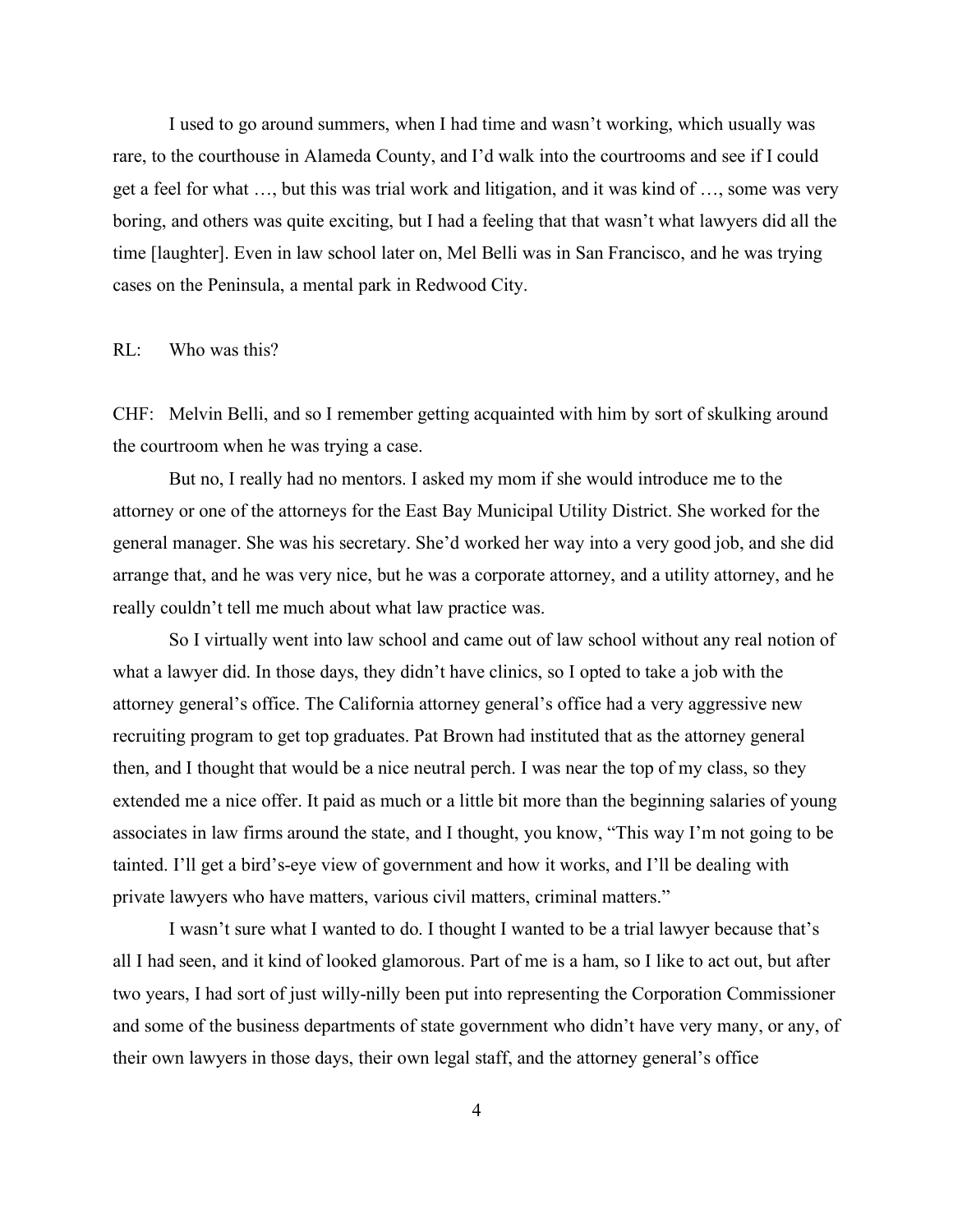performed that service, provided that service, for many of the state agencies and boards and commissions and departments. So I did a lot of corporate work, which was my lowest grade in law school, I'm fond of telling students. I didn't know anything about corporate law. I had nobody in the family that had a corporation or had a business of any magnitude, and ironically, I became a corporate lawyer because that was where I was wanted and needed and placed, and I found I enjoyed it. It was challenging.

RL: So that serendipitous first job really was formative of your career.

CHF: Yes, oh yes, indeed.

RL: You went to Yale undergraduate, just to summarize, and you majored in English there, and at that time, your family lived in California.

CHF: Yes, Oakland. I had some of my father's side of the family still living in the Chicago area, and I still have two cousins from one of my father's brothers, one of my uncles, living in that area. My cousin, one of them, developed …, my grandfather left—he had been apparently very wealthy. There were newspaper articles when my mother and father were married—my grandfather, it was right before the crash, twenty-eight—"Multimillionaire's Son Marries" and all that, but he lost everything, my grandfather, except he had a little jewelry store left in East Chicago. My father wasn't interested, and my mother, when my father died, my grandfather died a few years later, and he left it to the two remaining sons.

One was interested in the business, and one wasn't. The one that was had a daughter whose name was Jewel. I think they were playing up to my grandfather to get that jewelry business [laughter]. Anyway, she's a genius, she and her husband, have built that one little store into a huge chain. It's the largest chain of privately owned, family-owned jewelry stores in the country.

RL: What's the name of the chain?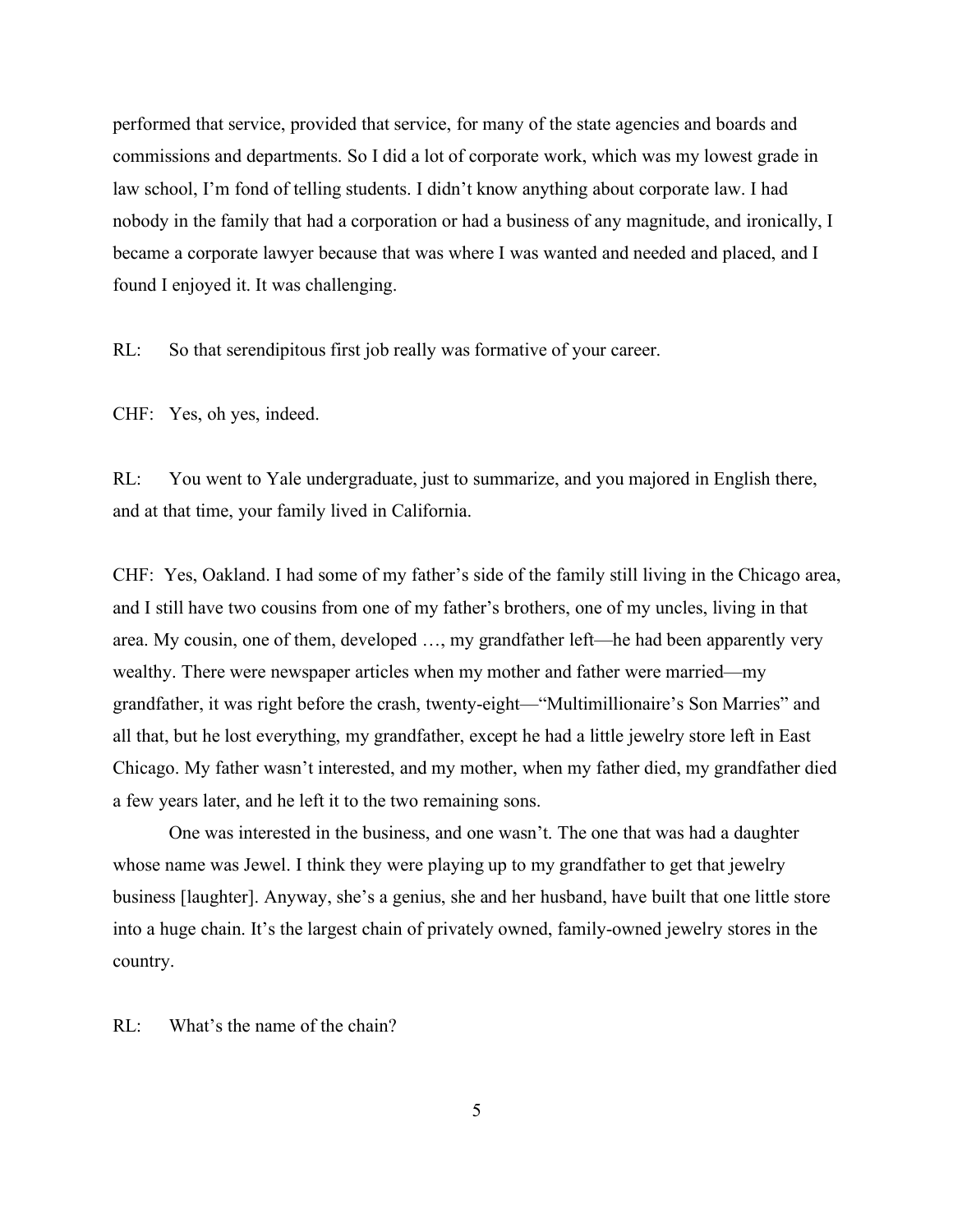CHF: It's called Rogers and Holland or Holland and Rogers, Rogers and Holland, I think. Their MO is to build these lovely upscale jewelry stores in shopping malls. There's one in Water Tower Place on Michigan Avenue in Chicago and all around the major states in the center of the country. So they do that.

RL: But Connecticut, to go to school in Connecticut, was really the farthest east ...

CHF: Oh, yes! I came out of high school—I loved high school. I really bloomed in high school. I was an athlete. I ran track. I was fast and skinny, and with a little wind behind me, I could break records and stuff, and it was great. Even in football, I got letters, because they'd put me in, and if the bigger guys would break enough of a hole, I could scoot through before they could get a hand on me. And I was in drama, and I was the valedictorian, and I loved high school!

I had actually lived in Oakland across the tracks, but somehow my mother was able to get me admitted to Piedmont High, which was college preparatory, and I loved it. I had a great time. And as I say, I played in band. Some of my classmates would come out and see me in these night clubs and ??? and the county fair and things like that, and so that gave me a little cachet.

Anyway, when I was graduating from high school, the Dean of Boys said to me one day, "Would you be interested applying to Yale? They've announced a new regional scholarship program, and we've never had anybody go to Yale. We're college preparatory, and most of them matriculate to U.C. Berkeley and Stanford," and he said, "I think you could do it. You're very rounded, and they're looking for diversity geographically, and we'd love to help you if you're interested. May I talk to your mother about it?"

And I said, "Well, please do."

And I mentioned it to her. Next thing I knew, I was doing an application. I graduated in January from Piedmont. I was a mid-year graduate, so I had applied to Yale, but I wouldn't know and wouldn't be admitted, if at all, until the following fall, so I went to Berkeley for that one spring semester, and I enjoyed it. I took some good courses, but I got admitted to Yale full scholarship, and at the end of the summer, where I'd nest-egged as much money as I could from playing in bands and working for the water company during the day—my mother was able to get me summer jobs in those days—my friends saw me off, and I took the train.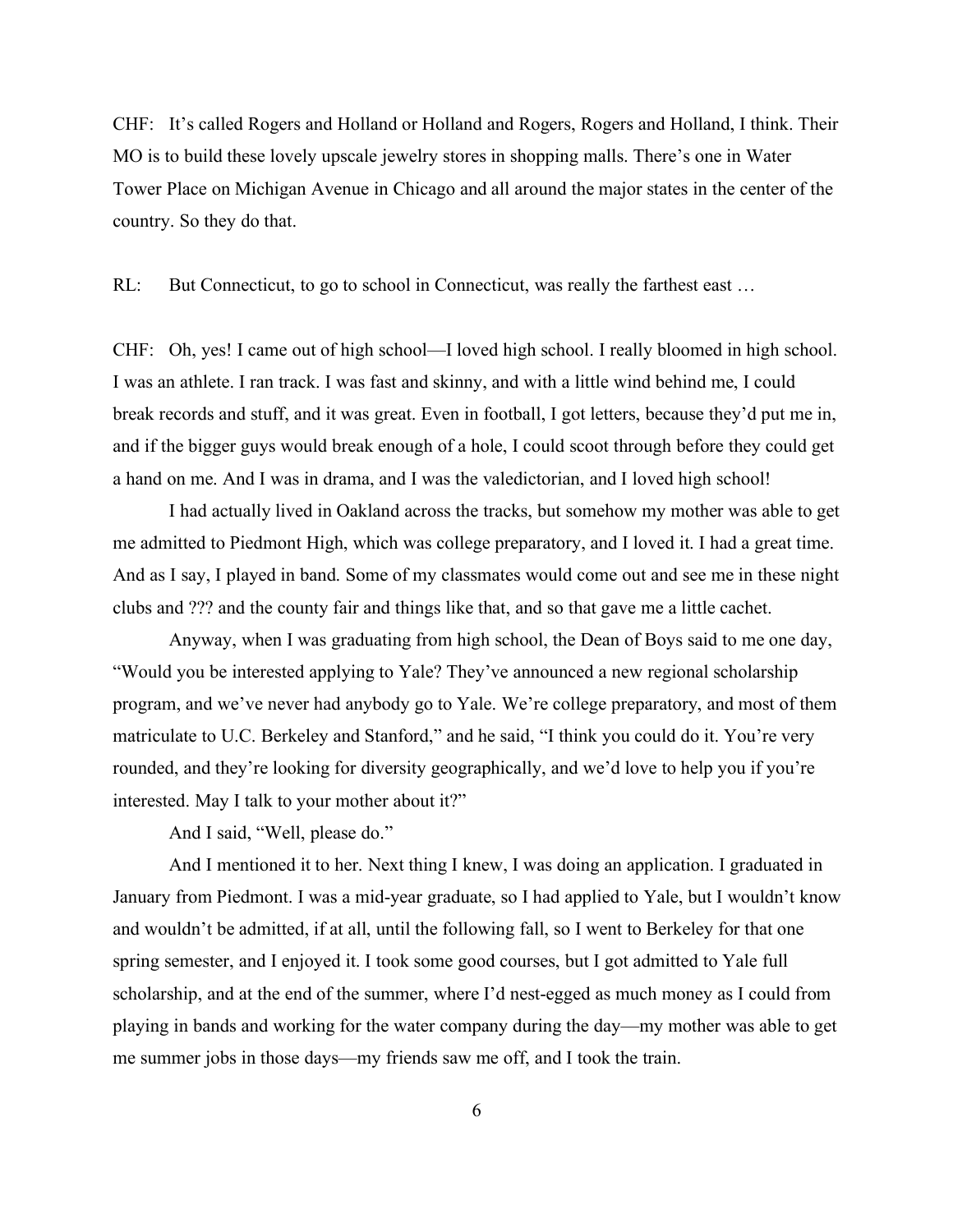My grandfather had retired from the railroad, but he still had connections in the dining car, and so I was able to work my way across to save money. I got free passage on the train, "room and board," quote, by washing dishes, and I washed my way, I stood, rocked an rolled across the country all the way to Chicago. Now, from Chicago on, I was a passenger [laughter]. I had to buy a ticket to get to New Haven. I'll tell you, that was an experience, washing dishes across the country. But you know, that was fun. I wouldn't have traded it for anything. It was great.

#### RL: Was that your first time on the East Coast?

CHF: Yes, I had been back to Chicago when I was fifteen. My grandmother was still alive then, my father's mother, and she'd invited me back, and I saw my cousins and spent some time with them. They lived in Miller, near Gary. It was right on the sand dunes, right on the beach on Lake Michigan, and that was a nice summer. I enjoyed it. But I never got east of there until I went to Yale.

And on the train with me was Ed Meese. He had graduated from Oakland and had applied for Yale and been accepted, so we went back together. We encountered the old campus in our freshman early days together and became very good friends and remain such.

RL: But you just met him on the train?

CHF: Yes, well, I think I recall meeting him during the interviews at the University Club in San Francisco when we were being interviewed for Yale as candidates, but a very brief meeting, and I didn't know him, but we became pretty good friends at Yale, although we politically were … He was much more activist and interested in politics than I was, and the politics that he was interested in were not my politics so much. Although I was a Republican and still am, I was nowhere near the conservative that he was or is.

But we were friends, and actually, I helped him, or at least I certainly tried to facilitate whatever I could to get him to come here when the Reagan administration, the California governorship, ended and they were looking to part, because Reagan was probably going to run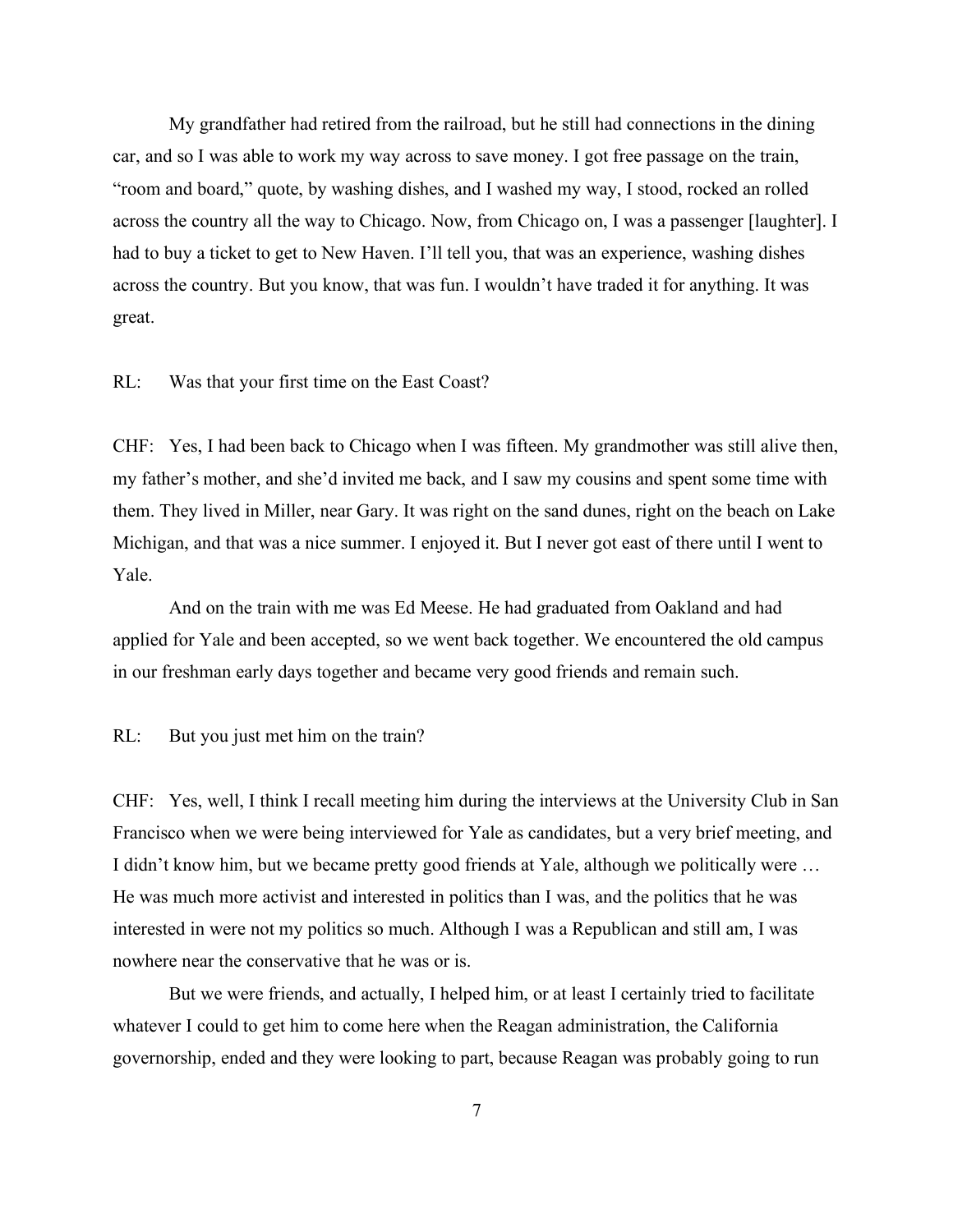for President, but who knew when and how far that would take him. Ed wanted to come down here, and I encouraged him to and was able to, along with help from other people, get him a good job and this and that, and he had Scaife money.

RL: Scaife money?

CHF: Yes, Scaife, the Scaife Foundation helped fund his Criminal Justice Center. Don Weckstein was the dean then, and I was still in full time practice then downtown, and I had started the Board of Visitors at Don's request and been its first chair—you know, an adjunct support group of community leaders and businesspeople and some distinguished alums and judges.

So we got Ed, among other things. He wanted to come down here, and he got a job at Ryan or something. I'm not certain of the specifics, but he was interested in pursuing criminal justice even then. He was coming out of the governor's office as the governor's chief of staff. He had ended up being chief of staff with Reagan in Sacramento. So even then, he was interested in criminal justice, and he taught here. He was very well liked. He'd done research, and they generated some papers. And then, of course, Reagan eventually ran for President, and Ed took a leave and ended up—the rest is history. He's still been a loyal friend to the university. He's on the Board of Visitors. He's come out here frequently.

RL: His Criminal Justice Center here was affiliated with the law school?

CHF: Well, it was USD's Criminal Justice Center. He was the director, but the funding, and I don't know any of the details, but I understood the funding had come in part at least from the Scaife Foundation or one of its affiliates.

RL: Was it a clinic type of program?

CHF: I don't believe so. I could be wrong. I think it was more research and generating policy papers and positions, but I'm sure there was some practical stuff. Ed had been in, when he got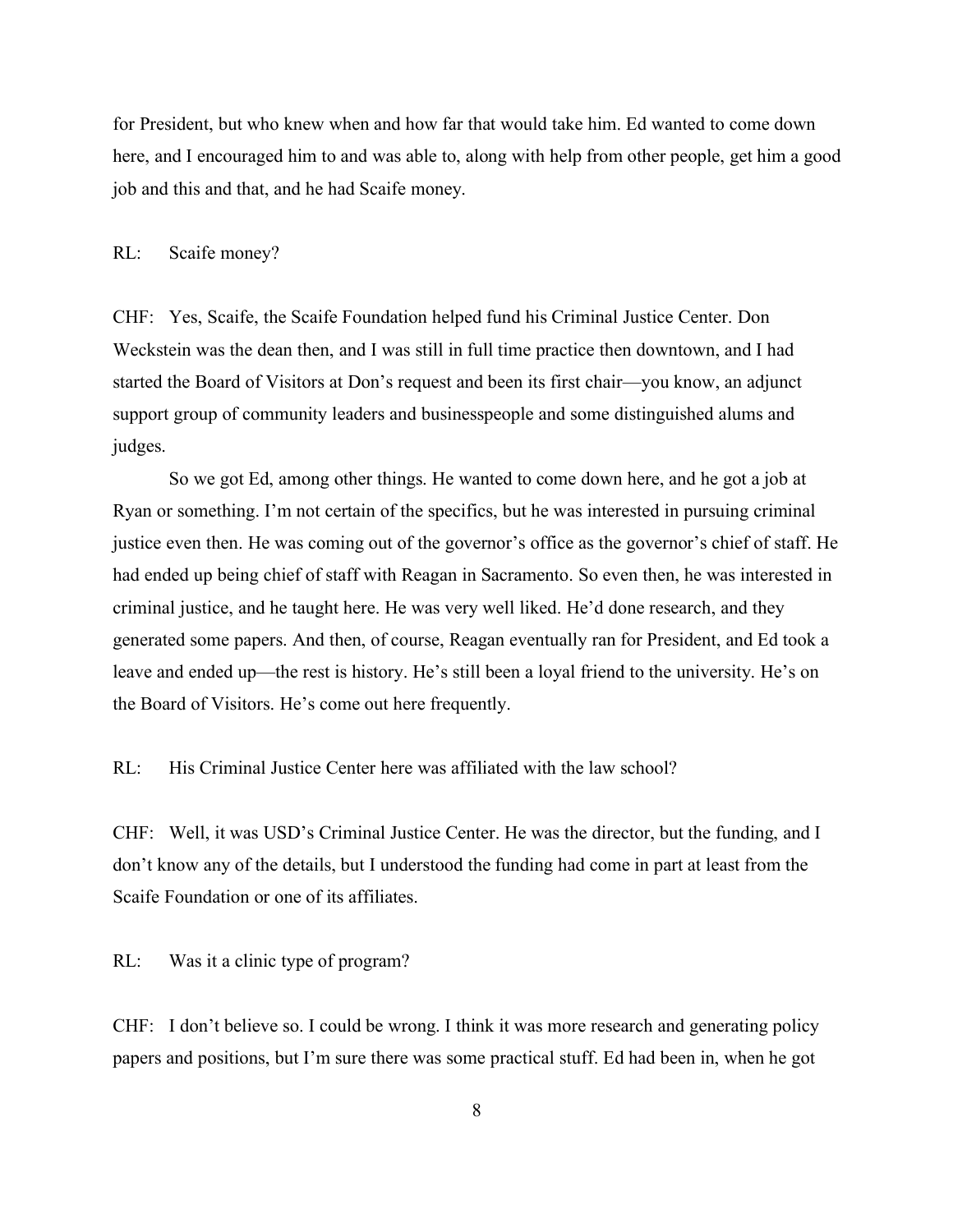out of Yale, he went into the D.A.'s office in Alameda County. I think his father had been the clerk of Alameda County Courts or something. I mean, he was well known in Alameda County government, that is, his father, and I think Ed was the deputy D.A., and that whetted his appetite for the criminal justice system and improving it, being involved in it.

RL: Do you know how he met Reagan?

CHF: Well, several of my classmates that I was quite friendly with ended up being part of his team and inner circle on his staff when he was elected governor first off. Paul Haerle was one of them—Paul was a lawyer in San Francisco who had come out of Yale and graduated in our class—and Ed and Herb—gosh, it escapes me now, I can just see him—but another was Herb somebody who deserves more than I'm giving him, remembering. I think they were all active in the Republican party. Ed had been, I think, at some point became chairman of the California state Republican party, and Paul Haerle was chairman of it. They were just really interested, even in Yale, Ed was very active in the political union. He was in debates, very high profile in the political activities on campus, and Republican, and so I think it was a natural that they gravitated to somebody like Reagan, and they became part of his inner circle.

RL: And his cabinet.

CHF: And when he was elected, they would come down here, and they would call me, and I'd say, "Come on over," and they arranged for me to meet with Reagan. I'd get pictures with him [chuckle], and they put me on several boards and commissions. They asked me if I'd like to serve.

RL: During Reagan's term as governor?

CHF: Yes, and on the Judicial Selection Advisory Committee down here. Those were good times. And I was then working as a corporate lawyer for a corporate conglomerate, and the head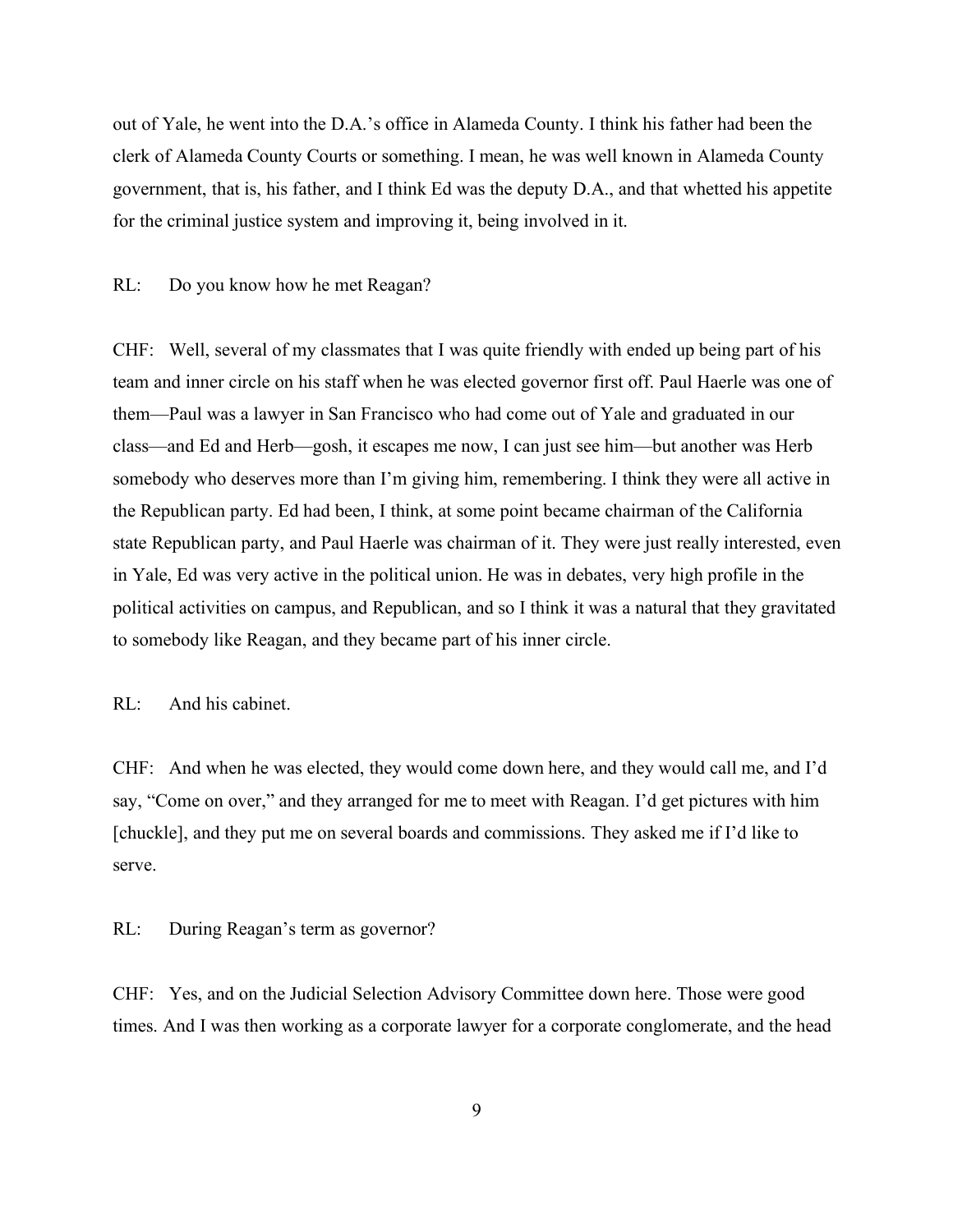of it and principal owner was a very, very Mr. Republican down there, and he obviously knew Reagan.

RL: Who was that?

CHF: His name was Arnholt Smith, C. Arnholt Smith.

RL: So while they were being very political at Yale, I know that you were being musical, and what was ...?

CHF: I was teaching. Well, I was practicing. I was helping Mr. Smith and his organization build its conglomerate. They were acquiring banks on the bank side, and they had tuna canneries, and they were expanding worldwide, you know, Puerto Rico and so forth. They were based here. They had a fleet of tuna boats that they owned or leased or syndicated that caught the fish to provide the cannery to can, and they had a controlling ownership of National Steel and Shipbuilding, which they then sold, they being the company for whom I served as a counsel. They went into airline activities. They acquired Air California, which was like a PSA, like an intrastate carrier, and golden West Airlines, a little commuter airline, and they acquired Yellow Cab Companies throughout the state and into Arizona. Every day there was something new, and I was running around learning about all kinds of things that were special legal entities regulated by the C.A.B.and the P.U.C. and the Arizona State Commission and Corporation Commissioner and Banking Commissioner and Superintendent of Banks, and it was fabulous!

And I was it. I mean, we could hire outside counsel and did from time to time, but mostly we did it the best we could. So I was doing that and teaching at night here and playing my clarinet when I could.

RL: Quite a full life. When you finished at Yale, did you know you wanted to go to Stanford?

CHF: Well, I knew as my graduation from Yale approached that I wanted to go to law school, and the question was where. I knew I would need a full scholarship again to go to any of the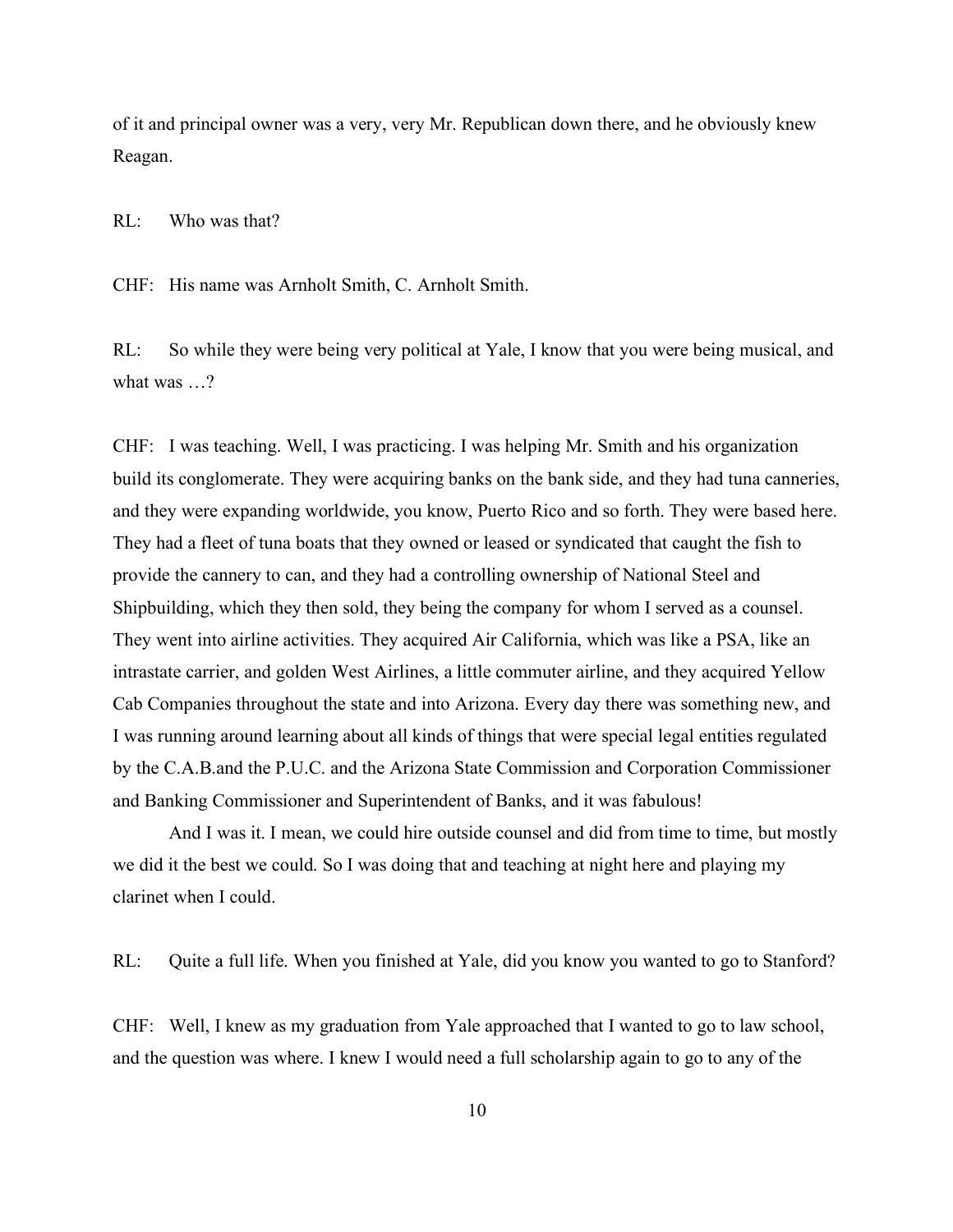private schools. I had gotten good grades at Yale, good enough to let me think that I could probably get admitted most places I would apply. In those days, I don't think it was as hard. I could be wrong, but I get the impression today that, I think that most of us feel today we couldn't get into Yale, we couldn't get into Stanford [laughter], couldn't get into USD, you know, but that said, I finally decided to apply to Harvard, Yale, and Stanford, thinking those were the three best law schools around. I didn't buy insurance—I didn't apply to UC or anything else. I guess I just was willing to gut it out, and I was admitted to all three, accepted at all three, I should say, and offered full scholarships at all three.

But my grandmother had taken ill and had died at the end of my junior year at Yale, and my mom was struggling with my grandfather. He was beginning to develop some problems, and I thought I ought to be home. And she also had my younger sister, who was just coming out of high school and was a handful, and I just felt some responsibility, and I also thought, "I probably will practice in California. I like California, and why not develop in three years the kind of relationships and get a better feel for what law practice is all about in California."

And finally, the difference was the transportation cost. I mean, I could do it much more inexpensively if I were at Stanford near Oakland than way back in the East, so I went to Stanford. I accepted that scholarship, and I've never regretted that. Lynn makes fun of me. She says, "You could have gone to Harvard [laughter]."

Yes, but I didn't really think I wanted to.

RL: Right, that sounds like good reasons to me.

CHF: And more recently, "You could have gone to Yale," you know, where a lot of presidents have gone—Clinton, Bush.

RL: Right, exactly. No, I don't think going to Stanford is anything to sneeze at.

CHF: No, no, no, of course not, it was always called the Yale or Harvard of the West, and it's highly, highly regarded.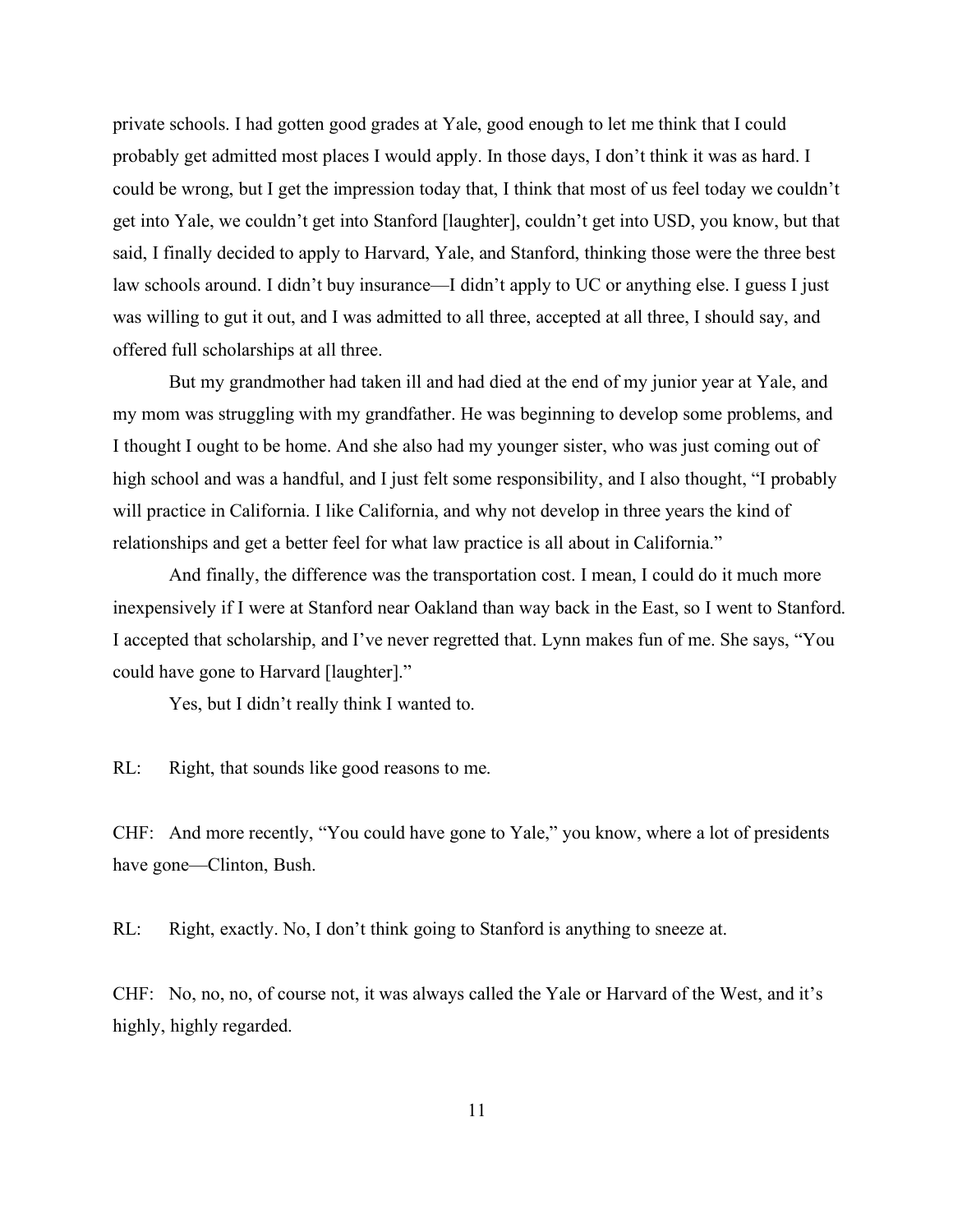RL: Did you live on campus when you went to law school there?

CHF: Yes, having a scholarship, I was given an opportunity to do some work in the library and other things that were very congenial and non-burdensome, and again, I played, I had a chance to play a lot of music, and then again, being there in summers, I could play in the resorts around the Bay Area at night or weekends while I worked again for the water company during the day, so I had a little more discretionary income that way.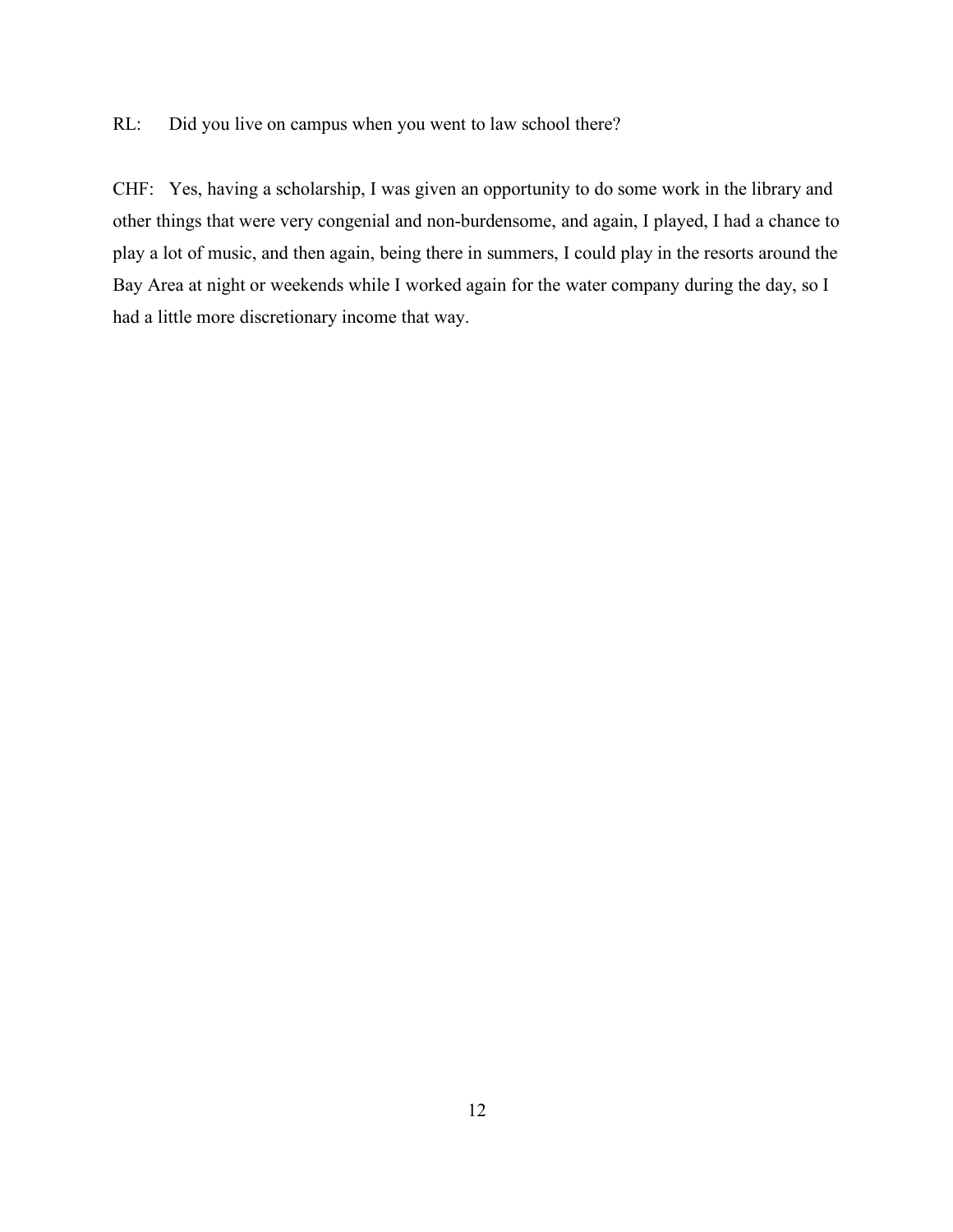

*Legal Research Center*

## CONVERSATIONS IN LEGAL EDUCATION:

ORAL HISTORIES OF THE FIRST HALF-CENTURY OF THE UNIVERSITY OF SAN DIEGO SCHOOL OF LAW

Narrator: Professor C. Hugh Friedman Interviewer: Ruth Levor Recorder: Ruth Levor Date: September 30, 2005 Accession No: OH-LRC-Friedman-2005-1b TAPE 1b: SIDE A

İ

RL: Do any of the faculty at Stanford Law School remain memorable to you?

CHF: Oh, yes, faculty that I had when I was a student and some of my classmates, two of them notably, with whom I served on our law review at Stanford, went on the faculty after we graduated and distinguished themselves. One is now passed away; the other's still alive, and I've kept in touch with them.

But, yes, I remember some of my faculty.

RL: Can you name some names and ...?

CHF: Well, I remember in our first year, we had Harold Shepard, who wrote Contracts, one of the contracts casebooks. I liked him very much.

John, I'm sorry, um, Harold Osborne, I think it was Harold. We called him Professor Osborne, George, George Osborne. He suffered from some kind of physical infirmity. He was a short man, but he had a loud booming voice, and he was a terror. He was the …, what's the fellow's name in  $\gamma$ 

RL: Kingsfield.

CHF: Kingsfield, he was the Kingsfield. He was that kind of guy. He would call on you—very demanding.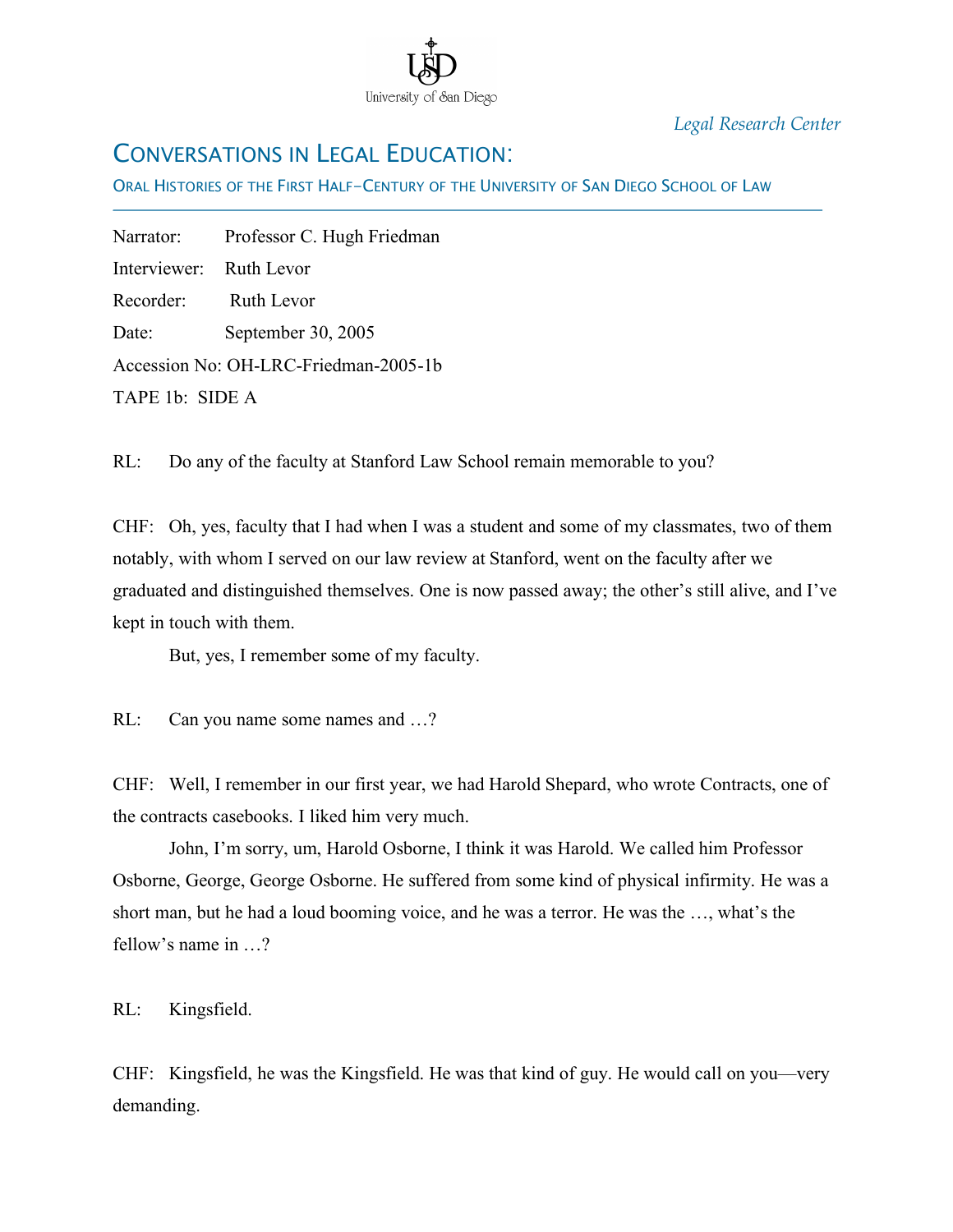#### RL: What did he teach?

CHF: He taught Remedies and Equity. That was a first-year course on sort of a common law remedies and equity and sort of a catchall introductory course to law.

And Sam Thurman taught Torts, who became the dean eventually and then became dean at the University of Utah law school.

So I remember them very well in first year. We also had Criminal Law from Professor John Hurlbut, who was very dynamic. He made criminal law come alive.

And in Property, we had, oh gosh, I can just see him. He was one of the youngest faculty members, so he stayed there for a number of years. I think he just recently passed away, I'm not sure. He was pretty blind. He looked like, he had pink coloring, and I think he had, the coloration had something to do with his affliction, and he had very unfortunately poor eyesight. He would have to hold the papers very close to his face to be able to read his notes and so forth, but he was a marvelous lecturer, and he taught Personal Property. He also later in the school curriculum taught Art History and Art Law. He was very erudite. I'm drawing a blank on his name, but I would know it, I'd recognize it.

Anyway, the second year and third year, there were several professors that I liked a lot. One was Professor Mann. He taught Labor Law. He was often called on by the president or somebody in the federal government to go out and mediate labor disputes or prevent strikes, that kind of settle-settle strikes. He was very high-profile, and he traveled a lot—*Keith* Mann. He was handling a strike, a labor dispute down here at the fairgrounds after I moved to San Diego, shortly after I moved here, and so he looked me up. We had him out to dinner and had a nice evening, and it was kind of nice to have a former professor. It was kind of special.

He was always the acting dean; he was our Grant Morris. He served as acting dean every time they were looking for another dean, and he was usually associate dean and professor in between.

There were several others. Harry Wellington was a graduate student when I was in the law school who taught some Con Law, as he was getting his J.S.D. or S.J.D. or something. I'm

2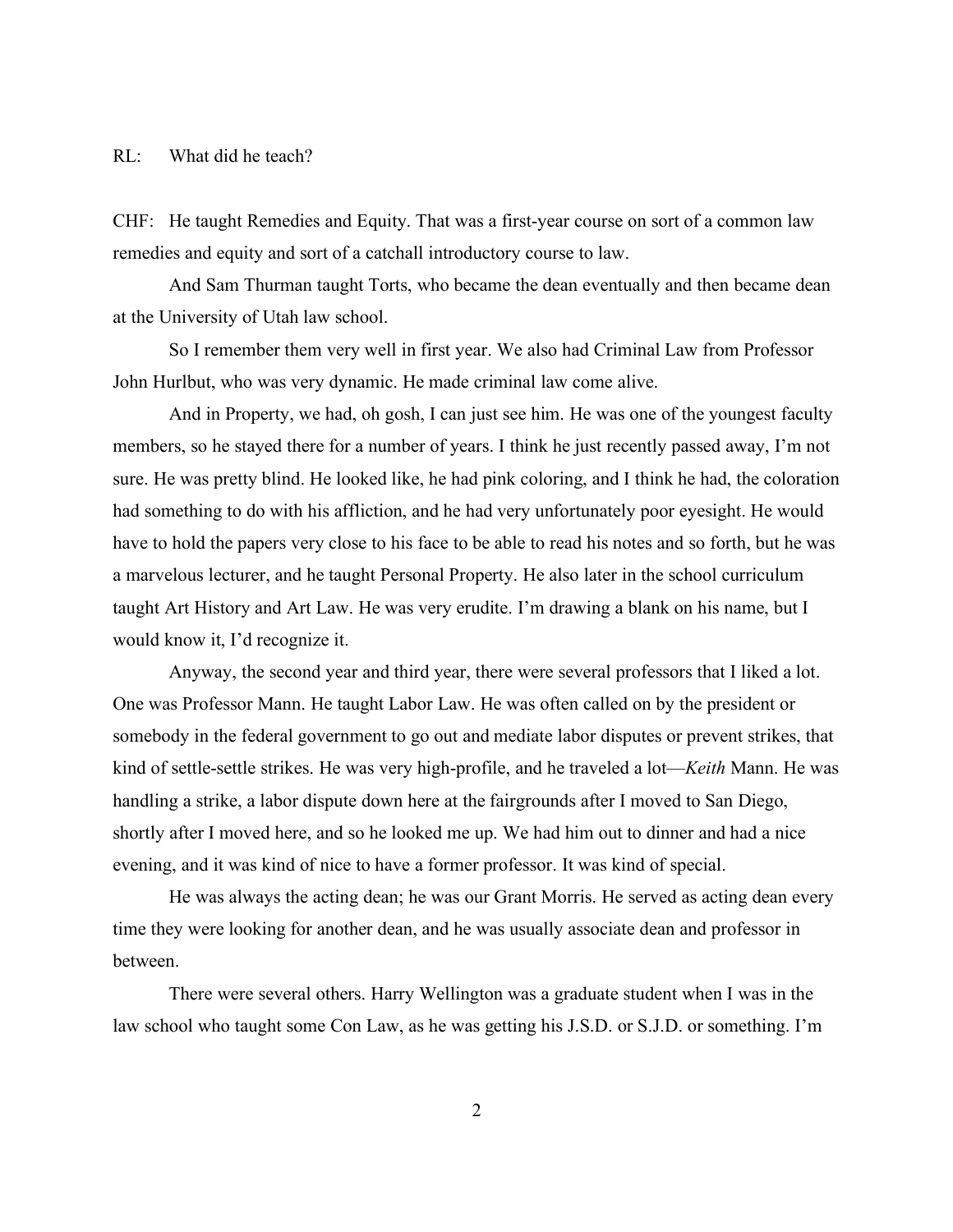not sure what he was pursuing, but he then went to Yale and became dean at Yale eventually, as a young dean at the Yale law school.

It's funny, if I saw the roster … It was all very vivid then, and it's fifty years ago.

RL: I know what you mean. What were your favorite subjects?

CHF: I liked Evidence. I liked Torts. I think I liked Community Property, but I'm not sure, and strangely enough, I enjoyed Tax. I did *not* like Corporations. I can't remember who taught it even. Maybe I blanked that out, but it's so strange and serendipitous that I would end up spending most of my life in the field. Maybe that was my revenge. I decided, "By God, I'm going to master this."

As I say, I didn't have any subject or course orientation or career orientation. I just didn't know what kind of lawyer I could be or become, even when I graduated. That's why I was grateful for this opportunity to take a state position where I wouldn't be tainted with any particular training or reputation for training or not by a law firm in a geographic area where all of a sudden I'd be circumscribed, maybe, by this is where I have to build my clients now. I spent two years in this community and that sort of thing. I figured if I just stayed where I was in the Bay Area and went into the attorney general's office, then maybe in a couple, three years, if I liked it I could stay there, make a career of it, but odds out I'd probably go into practice, but it could be a place where I chose.

I think I believed, and I think it was true, I had a little more marketability, and as it turned out, that was true, because when I decided to go to San Diego, I landed an offer very quickly from a law firm here that was highly regarded. It wasn't one of the biggest firms, but it had a good reputation.

RL: What firm was that?

CHF: It was Hillyer, Crake and Irwin, and they did a lot of real estate work and contract, construction work and litigation and business work. Hillyer was the son of Hillyer's Pleadings.<sup>1</sup>

<sup>&</sup>lt;sup>1</sup> CURTIS HILLYER, ANNOTATED FORMS OF PLEADING AND PRACTICE IN CIVIL CASES (1938).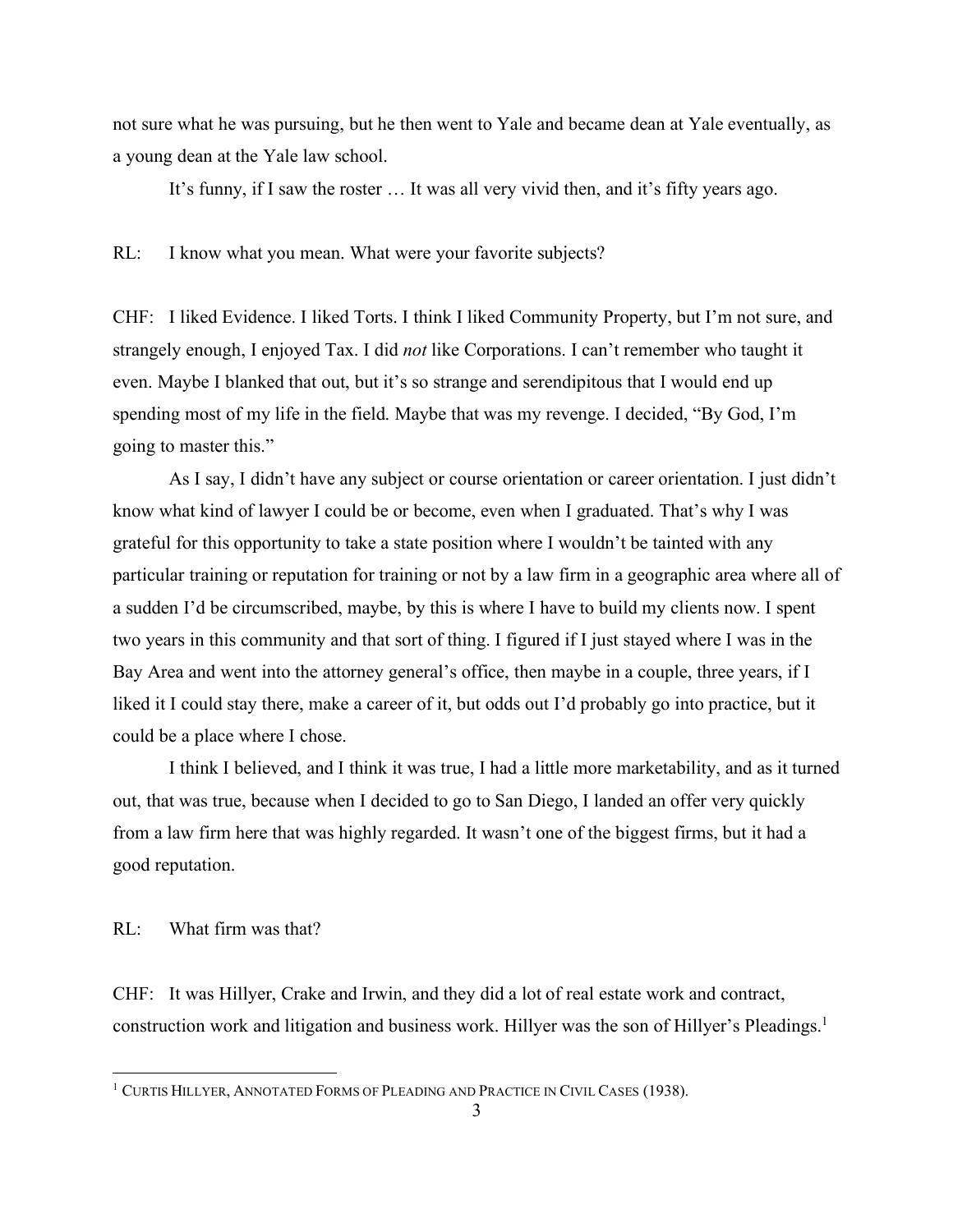It's a very famous law book author, and he was the senior partner. They made me an offer—I then had a wife and a child, a daughter, and another child on the way. I gave notice to the attorney general's office and to my landlord, and about two weeks before we were set to move down and I would start my new job down here, they called and said they were very sorry, but they had to postpone--and on pressing them, it was a postponement that seemed somewhat indefinite--my coming aboard with them and going on the payroll because there'd been a downturn in the San Diego real estate economy and development and the construction market and blah, blah, blah, and they just really weren't sure they could use me immediately.

I thought that was a terrible thing to do to somebody, really rotten, so I came on down and met then with my then wife's, one of her best friend's father, who was Arnholt Smith. I'd met him previously, only socially, and said, "I'm coming down here, thought I had a job. Can you use me?"

He said, "Well, we're building, we're growing, we're expanding. Why don't you go see my general attorney, my chief attorney, Doug Giddings--Doug was a Stanford graduate some years earlier—and talk to him. I'm sure he can find a good spot for you."

I said, "Well, I want to be useful. I want to jump in with both feet."

He said, "Well, we have plenty of work to do. We have Seal Company, shipbuilding company; we have a cannery; we have tuna boats that we're syndicating so we can control the source of our supply that we can. We're expanding into international canning down in Puerto Rico. …"

They had not talked about airlines then, and he had no plans for transportation then. That was to come later.

"... and the bank is growing, and we're thinking of doing some real estate." So I joined them and set up my office there.

RL: Were you looking at San Diego because your wife was from here?

CHF: Her father was a dermatologist who had been in the Navy during the war, World War II, and was out here with his family. They'd come from Fort Wayne, Indiana—it was just coincidence—and he had three daughters and a son. He headed up the Navy hospital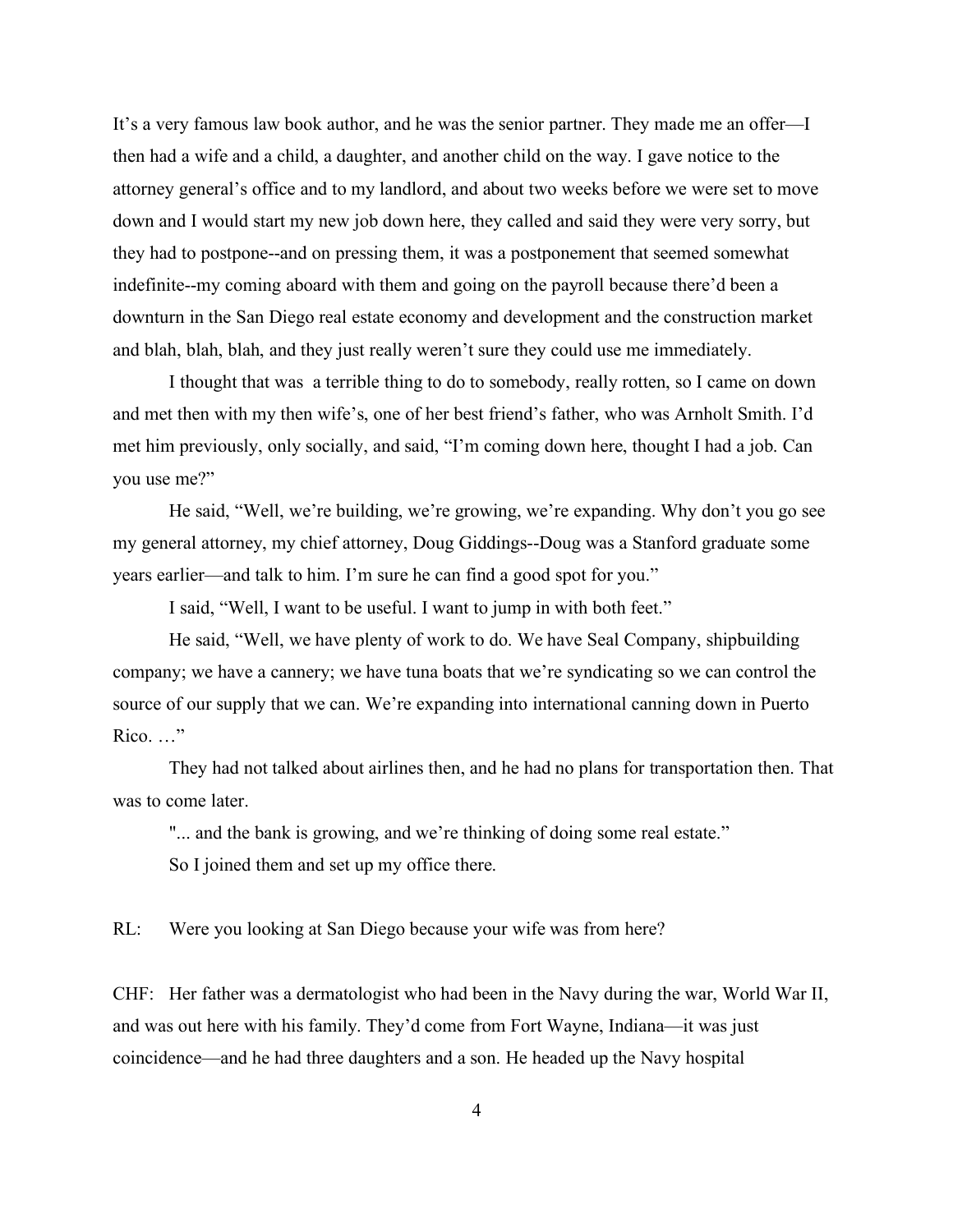dermatologic ward, and they were getting all the stuff from the South Pacific, so he had a real challenge. He learned a lot. He became the dean of the dermatologists in San Diego.

Anyway, they decided to stay after the war rather than go back to Fort Wayne. So they did, and he built his practice here. I had visited down here when I was courting my first wife. We decided we needed another reason to stay in San Francisco for a couple of years. We were married in my senior year, and she was a coed, and this was her senior year as well, undergraduate, and then we had a child within a year of our marriage, and so we decided we needed a little space, but when Pat Brown said he was going to run for governor, I thought, "I've spent two years in this. I think I'm ready to practice."

So we thought of San Diego. We'd come down at least where her parents were. My mother was still alive then. My grandfather was institutionalized. I know it was hard for me to leave, but she had my sister then and her family. She was married and had children, and they were very close. You know, sons do that [laughter]. I think it's the way of the world. So, anyway, I moved to San Diego, which wasn't all that far away. We had her down a lot and all. So I ended up wanting to settle in San Diego, and I'm glad I did.

When we came here in 1958,[interstate] eight was not built. The highway through the valley was just a two- to three-lane road. Hazard<sup>2</sup> was building what became a divided highway, although it wasn't anywhere near what it is now with all the lanes. It wasn't called an interstate; there were none. They used to have signs saying "Pardon our Hazard—We're building a highway."

And it was all lined with dairy farms--you could smell them; you could hear them—little horse ranches further in where the Fashion Valley is. Smith, one of his companies owned property, and they had little horse ranches for his daughter and his friends. Eventually, that became Westgate Park, the first baseball park.

That was another thing that Smith had. He had just acquired the Pacific Coast League Padres team, a hundred percent of the ownership, from Bill Starr, and was moving the field from Lane Field, which was down at the bottom of Broadway, the foot of Broadway, to a new park he was going to build, a new baseball park, in what is now Fashion Valley, where May Company is. So I did the legal work for that. I was on the board of the Padres.

 <sup>2</sup> Hazard Construction Company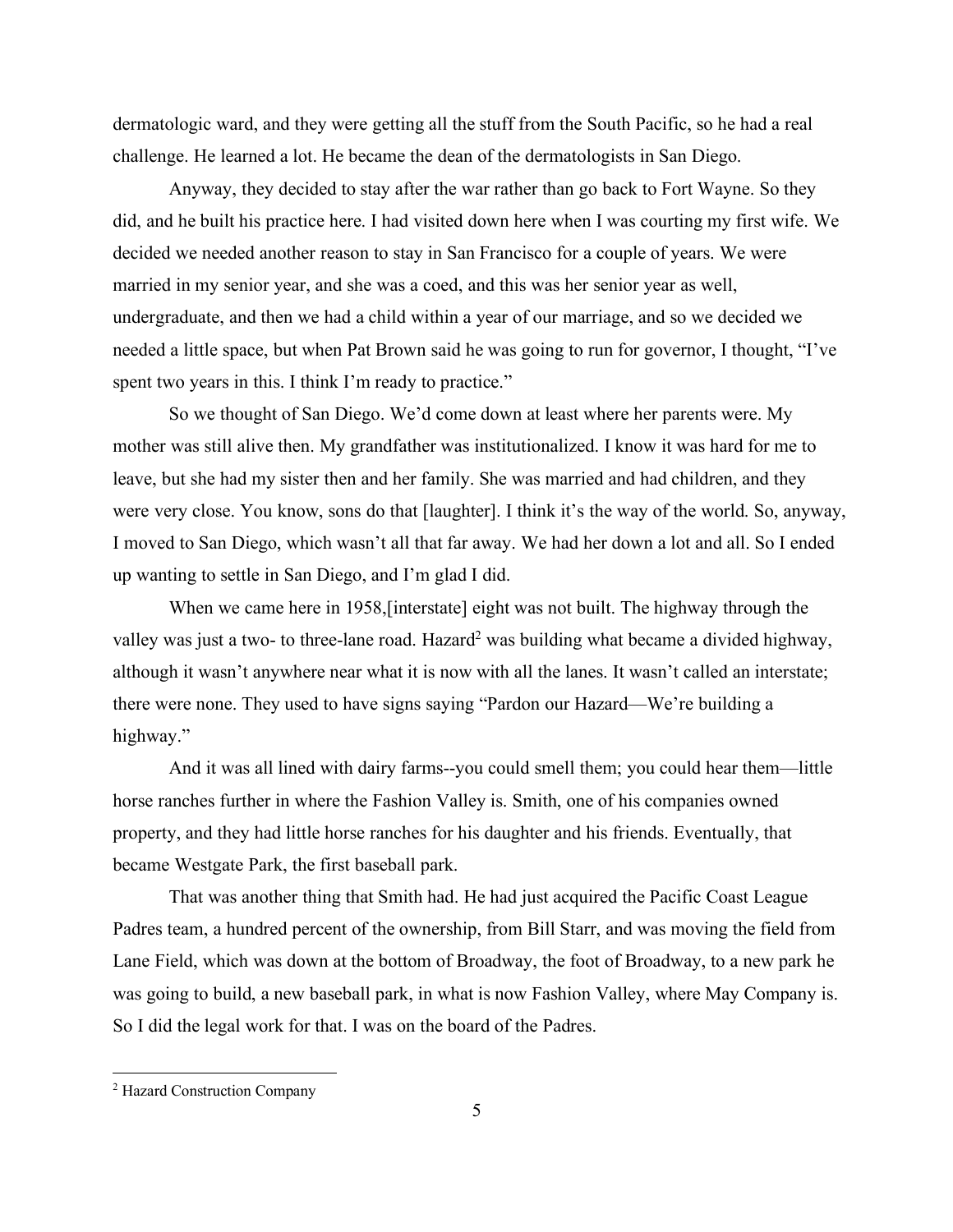Then, I was the lawyer who negotiated, or was responsible for putting together, the franchise bid for the National League franchise when it opened up, and we got it, and the rest is history. As a matter of fact, it's very nice of John Moores, who is interested in the history of what he acquires—He contacted me early on when he came to town and was buying the Padres, and my name had come up, and he identified me as somebody who'd been involved in the early days of the franchise, and just recently, he's asked me to join the board again, which is a nice …

RL: That's wonderful. When the team became a National League team, who was the first manager of the team, do you remember?

CHF: Well, Ralph Kiner was a fine hitter and player, married to a Nancy Chaffee, who was a large tennis star in her day, and they were the managers of the Pacific Coast League team, but when Smith acquired the National League franchise, he had to, in his bid, indicate who would be a managing owner that had baseball credentials, and at that point, Buzzy Bavasi, who had been with the Dodgers, the Brooklyn Dodgers and then the LA Dodgers, working with Walter O'Malley—They had moved out to LA—Buzzy was offered a piece by Smith, and he took it, so Buzzy became the, kind of the baseball guy. There were a series of managers, Preston and others whose names I don't remember right now.

Jim Mulvaney was a lawyer from Chicago who had preceded me in the Smith organization, and he was doing worker's comp insurance, doing some of the work at National Steel when I arrived. They also had the Kona Kai Club that they had built, so he was doing some of that, on Shelter Island, and he was president. Smith had made him president. He was a very young president of the Padres, the PCL Padres, and then, when we got the National League franchise, Jim became president. I was vice president and corporate counsel and on the board.

RL: Do you remember any of the original players?

CHF: You know, I don't. I mean, I would recognize them if I saw a roster. It would bring it back, but as I sit here now …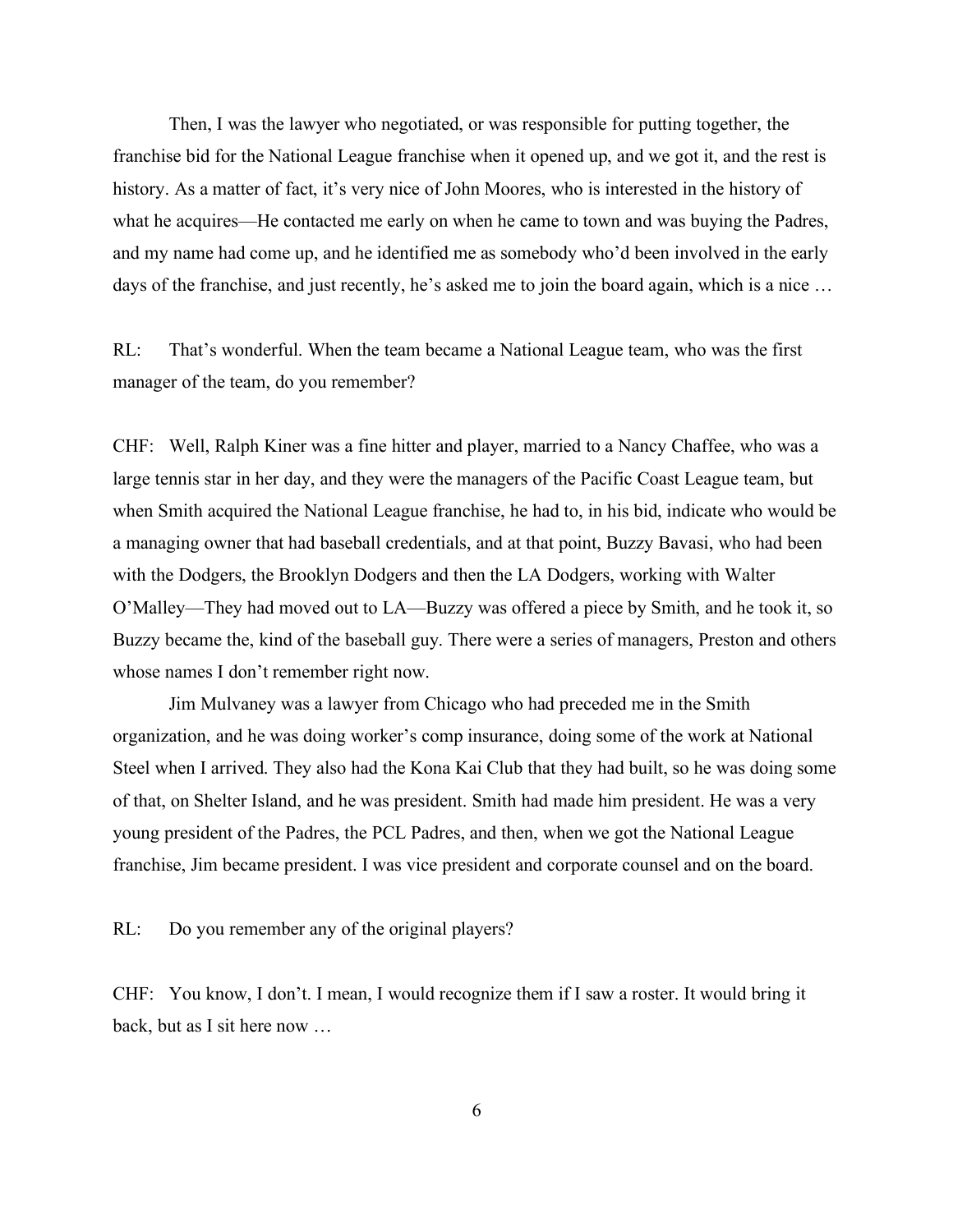RL: You probably didn't have direct contact with the players.

CHF: Not much. I would go and see them, you know. We'd go to spring training. I'd take my kids.

RL: Where did they have spring training?

CHF: Well, it used to be down in Yuma.

RL: I see. That's really fascinating. I'm a big baseball fan, so I have to ask these questions.

CHF: Well, you're welcome.

RL: What was it like, then, to come from San Francisco, which was pretty bustling at that time? It sounds like San Diego was very rural.

CHF: Yes, it was. It was sleepier. It was not as fast moving, a lot of open space. You know, you could buy a brand new home for twenty, twenty-five thousand dollars.

RL: Where did you first live?

CHF: We moved down here and rented at South Mission Beach briefly, and then, we found a home fairly quickly in Point Loma—no view but a nice neighborhood off Catalina Boulevard and I think we paid twenty thousand dollars for it. It was a three bedroom, two bath. It was suitable for one child and another one coming. Then, after being there several years, we had another child coming, and we had a chance to buy a lot and build a home on the old Sefton estate, which had a wonderful view, and it was right on the top of one of the parts of Point Loma right off of Catalina. So we did that, we built a house. By the time we moved in, we were three children.

7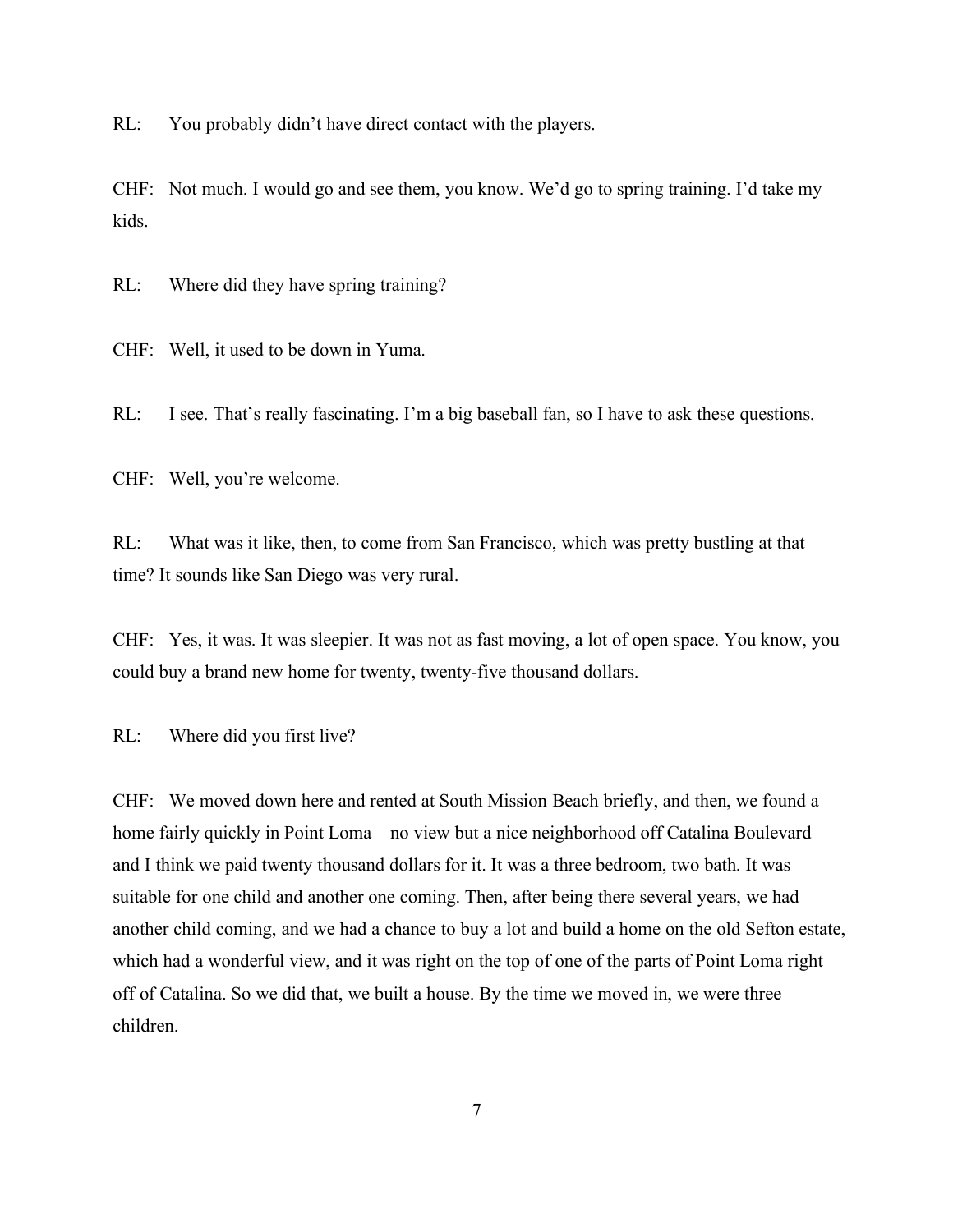RL: That was larger and had more bedrooms?

CHF: Yes. We had one bedroom the boys shared. We had another boy, so the two sons shared that room, but it was really spacious. They each had their own bed, you know, they weren't up or down lower. They each had their own desk, but they shared a bathroom, and then the daughter had her own room, and then we had another room where we had a maid. We had a full-time, live-in au pair or whatever you call her. She'd come from Britain. We'd been traveling in Europe, and in those days, a lot of young girls wanted to come here. She was from England, so she spoke English, and there was no problem. So that was her room. It was a fairly nice size house, about three thousand square feet.

RL: Very nice. Where did the children end up getting their education?

CHF: Well, they started up at Silvergate Elementary, up on the top of Point Loma, and then they went to, right down the hill from the house, Dana Junior High, and then, Paul and Marsha went to Point Loma High, but Greg, the youngest, by then, his mother and I had been divorced. She had stayed up there, but then she remarried right away, so they just stayed right there. He went to Mission Bay High. I think he had a choice, and it turned out to be good for him.

Meanwhile, I had moved to Mission Beach, and then I met Lynn, and then I moved to La Jolla. We got married.

So they grew up here in San Diego.

RL: So it was much easier to move here in those days than it is now, in terms of housing and cost of living and all of that.

CHF: Well, everything is relative. I mean, I remember being intimidated somewhat by buying a first house at twenty thousand dollars. Where would I get it? It's the old problem with down payments. I had no inheritance, hadn't saved anything really because of paying my way through school with what I needed to supplement the scholarships, but fortunately, Mr. Smith and the Westgate Company was willing to give a guarantee that I would make the mortgage payments,